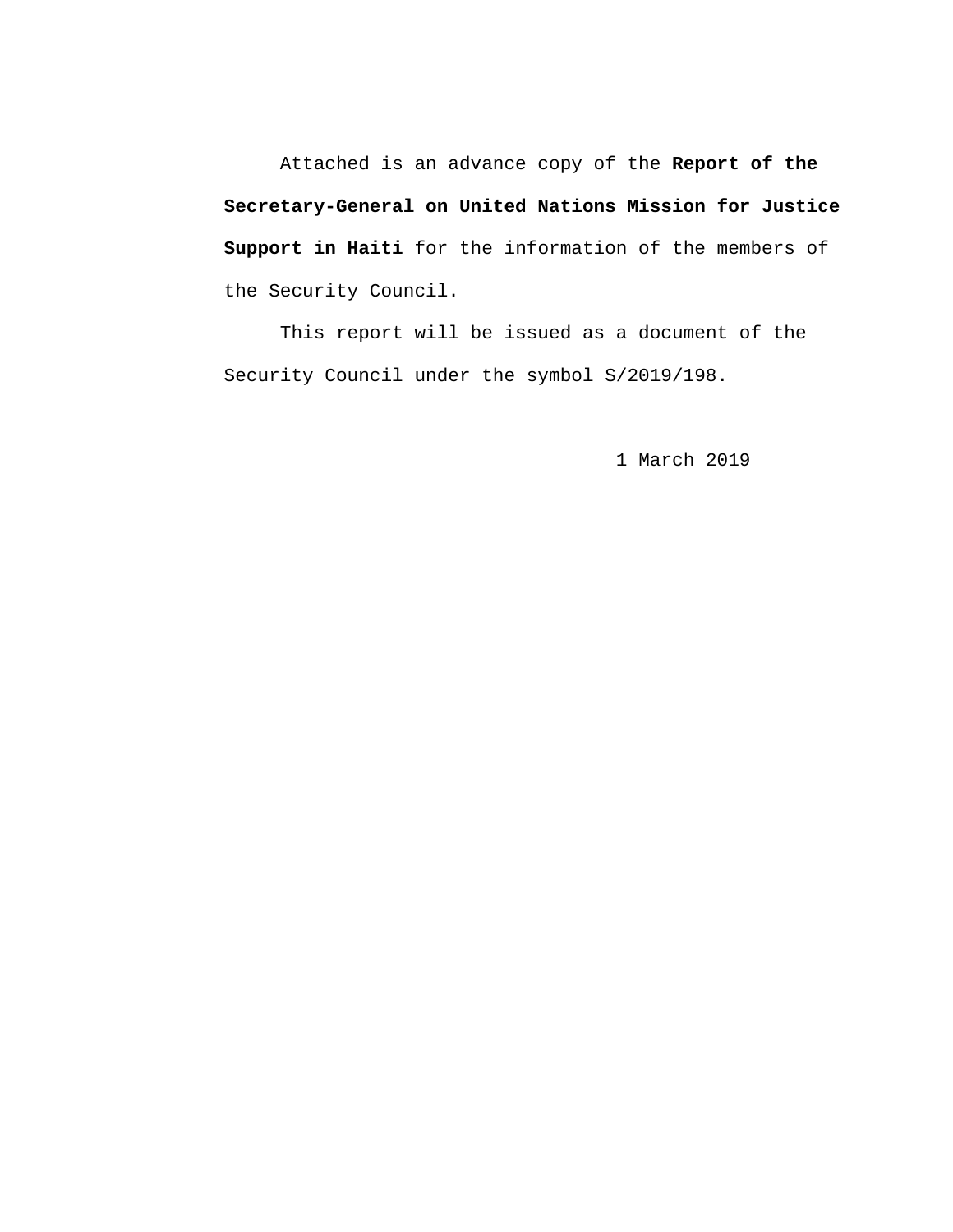# **United Nations Mission for Justice Support in Haiti Report of the Secretary-General**

# **I. Introduction**

1. The present report is submitted pursuant to Security Council resolution 2410 (2018), by which the Council extended the mandate of the United Nations Mission for Justice Support in Haiti (MINUJUSTH) until 15 April 2019; requested me to report to the Council every 90 days on the implementation of the resolution, and; requested me to conduct a Strategic Assessment Mission to Haiti and present to the Council recommendations on the future United Nations role including any recommendations for drawdown and exit. The report covers significant developments that have occurred since the issuance of my previous report (S/2018/1059), progress on the benchmarked exit strategy, an update on the transfer of tasks and responsibilities to the Government, and recommendations of the Strategic Assessment Mission.

# **II. Significant Developments**

### **A. Political situation and related security developments**

2. The reporting period was marked by an initial return to relative calm. Simmering political tensions grew as worsening economic conditions and demands for the government to address corruption continued to feature prominently in the public arena. Fuel shortages and further depreciation of the *Haitian gourde* caused no major demonstrations in December and January and gang activity subsided ahead of the holiday season. However, in early February the population responded to calls from the opposition to march in the streets to demand better governance and call for the President to resign.

3. In an effort to lower tensions, three days after the 18 November 2018 demonstrations, President Jovenel Moïse invited all sectors of society to participate in an inclusive national dialogue led by Prime Minister Jean-Henry Céant. A forum to review a proposed "National Pact of Governability", suggesting a series of possible reforms in areas such as governance, development, rule of law and security was held in Port-au-Prince on 22 January 2019. The document also included a proposal for increasing participation by opposition parties and civil society in government and purported to serve as a basis for resolving the current political crisis. However, it was criticized for lack of inclusiveness and transparency in its development and failed to garner buy-in from interlocutors across the political spectrum.

4. On 14 January, the National Assembly opened the first regular session of the legislative year against a backdrop of citizen protests against parliamentary performance during the 2018 legislative year, which saw less than half of scheduled sessions held and only seven laws adopted. In his annual state of the nation address, President Moïse focused on the political, economic, social and security challenges that lay ahead. He committed to promoting fair, credible, democratic and transparent elections and urged lawmakers to adopt the electoral law and the 2018-2019 budget, to allow for elections.

5. Popular demand for accountability in the alleged mismanagement of PetroCaribe funds continued unabated. From 20 to 22 December 2018, and from 31 December 2018 to 1 January 2019, small demonstrations were organised in front of the Superior Court of Audit and Administrative Disputes (CSC/CA). In January 2019, citizens who had filed private criminal complaints against government officials and private companies awarded contracts under the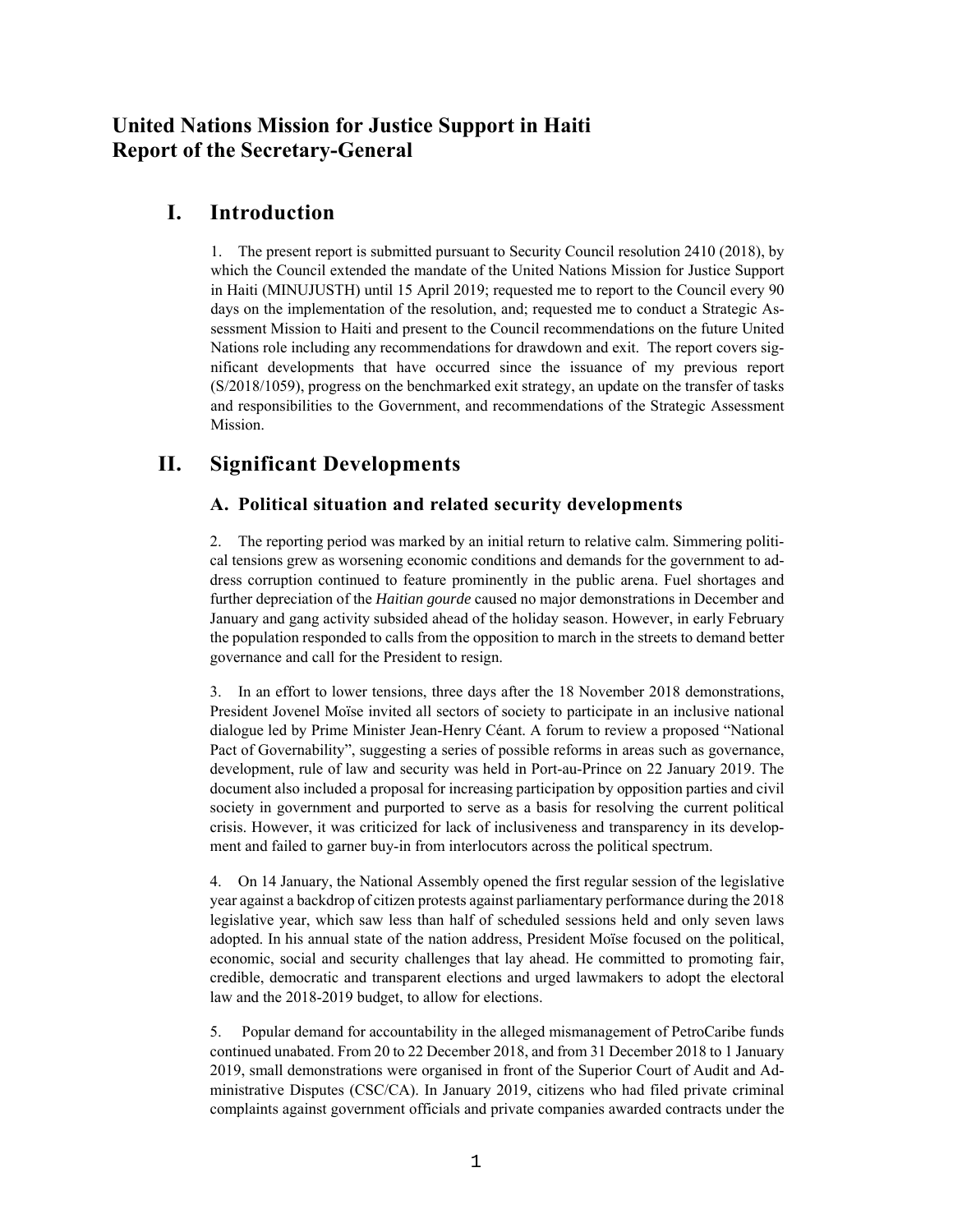PetroCaribe fund, demonstrated against the lack of progress in the investigation. In an attempt to recover a portion of allegedly embezzled funds, the Government announced it was preparing civil complaints against those suspected of mismanagement. As a result of the 31 January publication of the CSC/CA report, which sheds light on the misuse of funds and the abuse of processes, government officials indicated that criminal charges may be filed against those suspected of mismanagement. A final report of the CSC/CA is expected in April, while criminal complaints investigated by judges may take several years to be completed, potentially stoking popular frustration.

6. Following the declaration by Government of a state of economic emergency on 5 February, large-scale demonstrations took place in major cities across the country starting on 7 February, coinciding with the second anniversary of President Moïse's tenure and the thirty third year from the ouster of former President Jean Claude Duvalier, and resulting in the postponement of the formal launch of the National Dialogue by President Moïse. Protesters across the country's urban centres, expressing their discontent over the increased cost of living, called for the President's resignation, vandalized public and private property, used firearms, erected roadblocks and disrupted economic activity in the country's major urban centres. The disturbances affected trade and markets, which had a severe impact in the income generation activities of the population, in particular women headed households which depend on market-based jobs. By 19 February, MINUJUSTH was able to confirm that 34 people were killed, including one minor and three women, 102 were injured, including 23 HNP officers, and 82 people arrested in relation to the unrest. The Haitian National Police (HNP) maintained a visible and continuous presence throughout the protest, patrolling, controlling crowds and removing barricades to keep main access roads open. The perpetuation of the situation prompted the Core Group to call for an inclusive and comprehensive dialogue to be held, while effective economic reforms are carried out, in order for Haiti to emerge from the crisis. In addition, the Caribbean Community (CARICOM), the Haitian Chamber of Commerce and Industry and the Bishop Conference of the Catholic Church called for calm and urged all actors to find a solution to avoid a further deterioration of the situation. By 17 February, the intensity of the demonstration receded, although major roads remained blocked and calls for new demonstrations continued to circulate.

7. On the eighth day of the demonstrations, President Moïse delivered a speech to the nation expressing understanding for the Haitian people's grievances, assessing that the situation in the country had worsened since the first protests in July and condemning the violence and the resulting loss of life. The President announced that specific measures to address the economic crisis would be presented by the Prime Minister. On 16 February, Prime Minister Céant, deploring the negative impact the violent demonstrations were having on the economy and the provision of services to the population, identified corruption, economic inequality and bad governance as serious challenges facing the country. Stressing that dialogue was the only way out of the crisis, he promised to tackle corruption, act on the PetroCaribe case, reduce government spending, and promote a number of economic measures to provide relief to a population facing serious economic hardship.

#### **B. Humanitarian situation**

8. The country continues to face a lingering migration crisis characterized by voluntary and, often, forced repatriation of its citizens and individuals of Haitian origin from neighbouring countries and other countries in the Americas and the Caribbean. In order to mitigate statelessness, the Government continues to work with UNHCR on a reform of the civil registry to facilitate access to identity documents for Haitians living abroad and in remote areas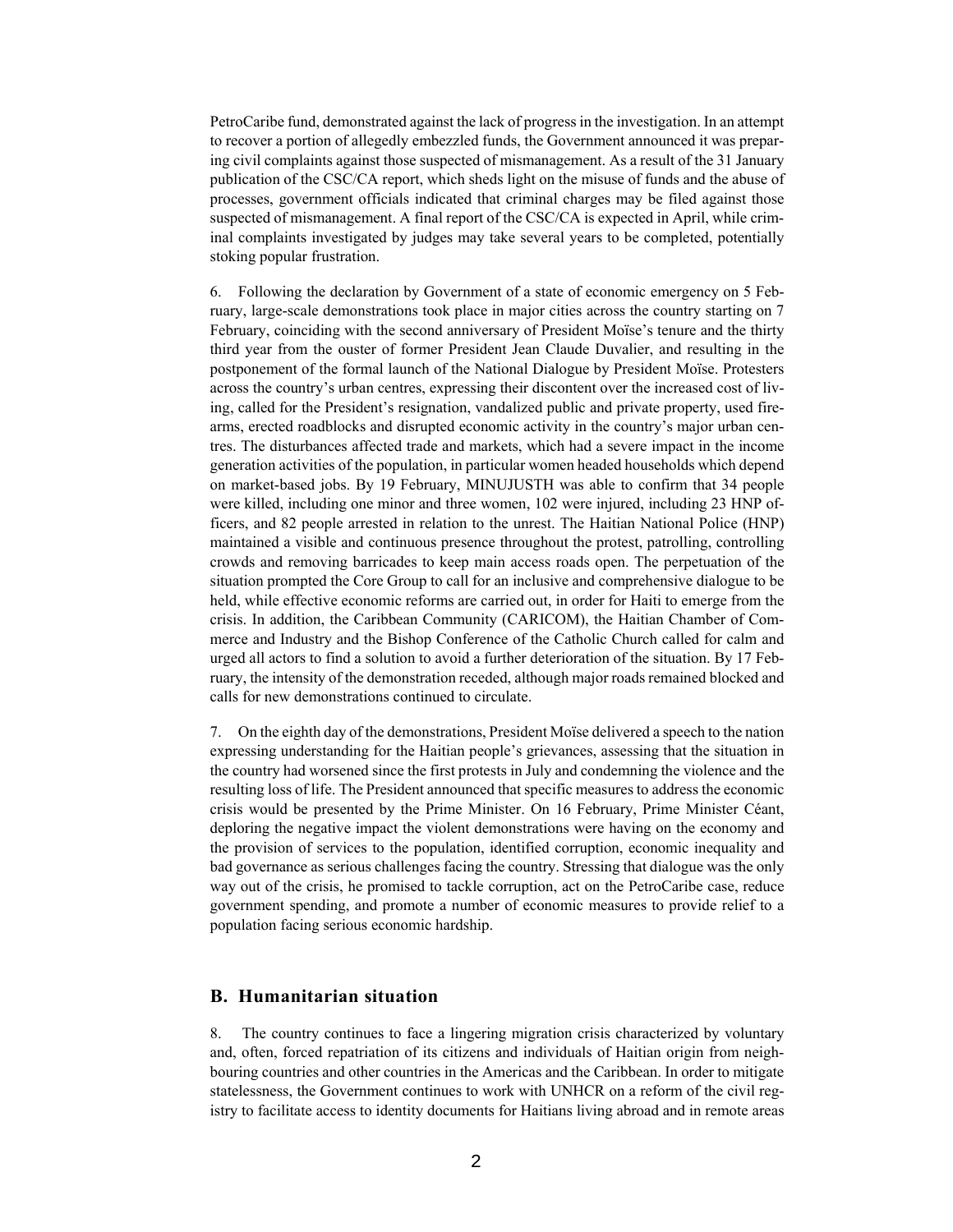of the country, in line with its accession to the 1954 Convention relating to the Status of Stateless Persons and ratification of the 1961 Convention on the Reduction of Statelessness in the last quarter.

9. The integrated food security phase classification (IPC) conducted in October and December 2018 for the whole country identified<sup>1</sup> 5.5 per cent of the surveyed population in the emergency and 27 per cent in the crisis phases of food insecurity. The IPC further classified 2.26 million people as food insecure and in need of humanitarian food assistance. Food insecurity in the country has been exacerbated by the closure of main road arteries as a result of the February demonstrations, creating difficulties in the delivery of basic foodstuffs. The provision of other basic services, such as health, including sexual and reproductive services, water and sanitation, has also been impacted. The United Nations continues to work closely with the Haitian authorities to assess the humanitarian situation in the country and the needs of the most vulnerable within the population.

10. Substantial progress continued to be registered in the fight against cholera. From January to end-December 2018, the Ministry of Public Health and Population reported 3,794 suspected cholera cases (compared to 13,681 in 2017) and 43 related deaths (compared to 146 in 2017). Compared to the number of weekly cases at the inception of the epidemic, the weekly caseload of suspected cases has been reduced by 99 per cent. The elimination of the transmission now seems within reach, provided funding for cholera response is secured and global control efforts maintained. In that regard, the Central Emergency Response Fund (CERF) recently allotted \$5 million to support cholera response in Haiti throughout 2019.

11. Work on the Development Impact Bond to support Track 1a of the New Approach to Cholera saw significant progress. A feasibility study was undertaken with financial assistance from USAID, and work began on developing a potential model for a bond targeting US \$25 million to contribute to cholera elimination. The model proposes a blended finance approach where traditional financing will continue covering surveillance, rapid response, medical care and coordination interventions in 2019, while the proposed impact bonds would tentatively finance unfunded activities from 2020 to 2022.

12. In the aftermath of the 6 October 2018 earthquake, the CERF Rapid Response Window granted \$3,157,660 to Haiti to address urgent humanitarian needs in education, water, sanitation and hygiene in schools, sexual and reproductive health needs for women and girls, including gender-based violence survivors; it will also facilitate the provision of shelter and non-food assistance in the North-West region benefitting an estimated population of 45,000 for a period of four months.

13. The 2018 humanitarian response plan (HRP) targeting 2.2 million Haitians in vulnerable situation, mobilized \$32.4 million of the \$252.2 million requested (13 per cent), as of 11 January 2019. Additional funding for humanitarian activities was received outside of the HPR for a total of \$47.4 million. The 2019 humanitarian needs overview and the 2019-2020 HRP have been finalized and will be published by 22 February.

### **III. Mandate implementation**

 $\overline{\phantom{a}}$ 

### **A. Community Violence Reduction (benchmark 6)**

<sup>&</sup>lt;sup>1</sup> IPC, Analysis of Acute Food Insecurity in Haiti, October 2018-June 2019. Published on 19 December 2018.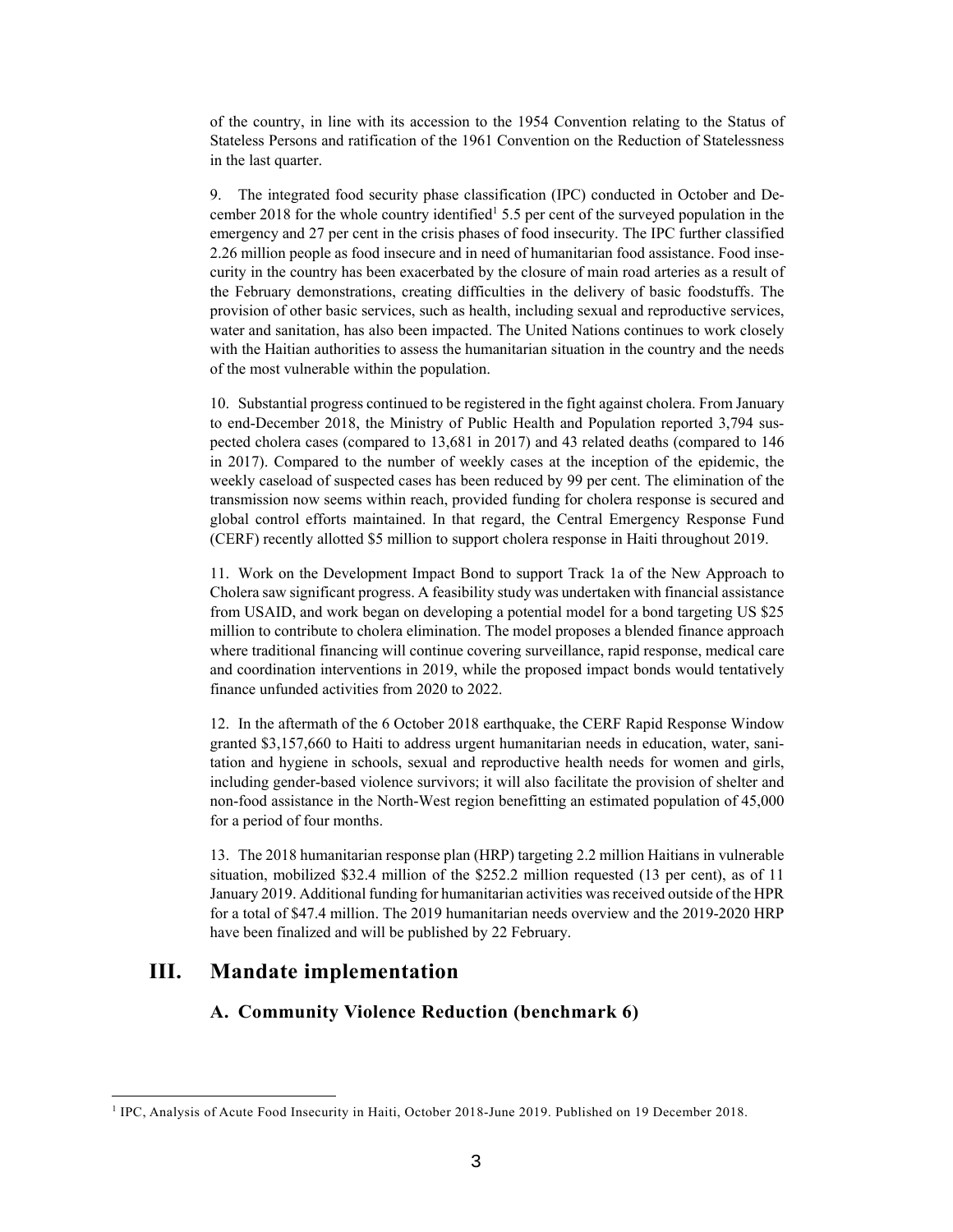14. Addressing gang violence and building stronger links with communities affected by violent crime is a growing priority for Haiti's government. The MINUJUSTH community violence reduction (CVR) programme is mitigating violence in "hot spots" in the Port-au-Prince metropolitan area. Projects focused on promoting dialogue in fragile neighbourhoods affected by chronic lack of socioeconomic opportunities and limited access to basic services, including the police and justice systems. Marginalized and at-risk women, men and youth received vocational training and opportunities to generate income through the distribution of kits, small business incubation and labour-intensive waste management initiatives. Since July 2018 a total of 3,894 women and 2,685 men participated in activities such as football tournaments, capacity-building for community leaders, driving lessons, cultural festivals, neighbourhood-based dialogue to promote peace, and support for children to attend school.

15. In addition, five community violence reduction projects are ongoing in Cap-Haïtien (North region), Mahotière (North-West region), Hinche (Centre region) and Port-au-Prince (La Saline, Bel-Air, Carrefour-Feuilles and Martissant). They offer vocational training, professional reinsertion and labour-intensive activities also as part of violence prevention efforts for 904 young women and 896 young men at risk of being recruited by gangs or exploited to trigger violent public protests.

16. MINUJUSTH has so far supported 40 conferences and town hall debates on the rule of law throughout the country, attracting 5,840 participants, including 2,335 women. Within the same framework, a new series of country-wide debates, round tables and core-group discussions were organized to build trust, deescalate existing conflicts, open spaces for dialogue and promote the rule of law targeting communities prone to violence and gang activity.

17. The United Nations Gender Thematic Group facilitated a discussion on the draft law on violence against women. The text, which has been endorsed by the Ministry of Women Affairs and Women Rights and Haiti's only female Senator, Luma Etienne, was shared with 26 civil society organisations and women's groups to ensure an inclusive approach and broad participation.

#### **B. Security and Police Development (benchmarks 1,4,5 and 6)**

18. The Haitian National Police (HNP) has been increasingly self-sufficient in providing security across the country. The positive performance demonstrated during the recent protests is an indication of its grown capacity and ability to maintain order across the country. However, since December, 38 of 205 demonstrations required mobilization of internal resources beyond the normal operational capacity of HNP public order units. In addition, to address the rise in criminal gang activity in the third quarter of 2018, the HNP developed a strategy of targeted interventions in the Port-au-Prince neighbourhoods of Village de Dieu, La Saline, and, more recently, Savanne Pistache. As a result, four of twelve larger operations were conducted by the HNP with limited support from MINUJUSTH. The HNP has also taken over full operational responsibility in the Grand'Anse region and has increased its capacity over the West department following the departure of two formed police units during the current period, thus becoming autonomous in six of the ten regions of Haiti, where its crowd control units operate without MINUJUSTH support.

19. During a meeting of the steering committee for the HNP strategic development plan held in January, donors were informed that 96 of 133 priority actions were under way. However, the draft 2019/20 budget law, providing for a 6.24 percent allocation to the HNP of the overall state budget, will not allow for sustained momentum in implementation.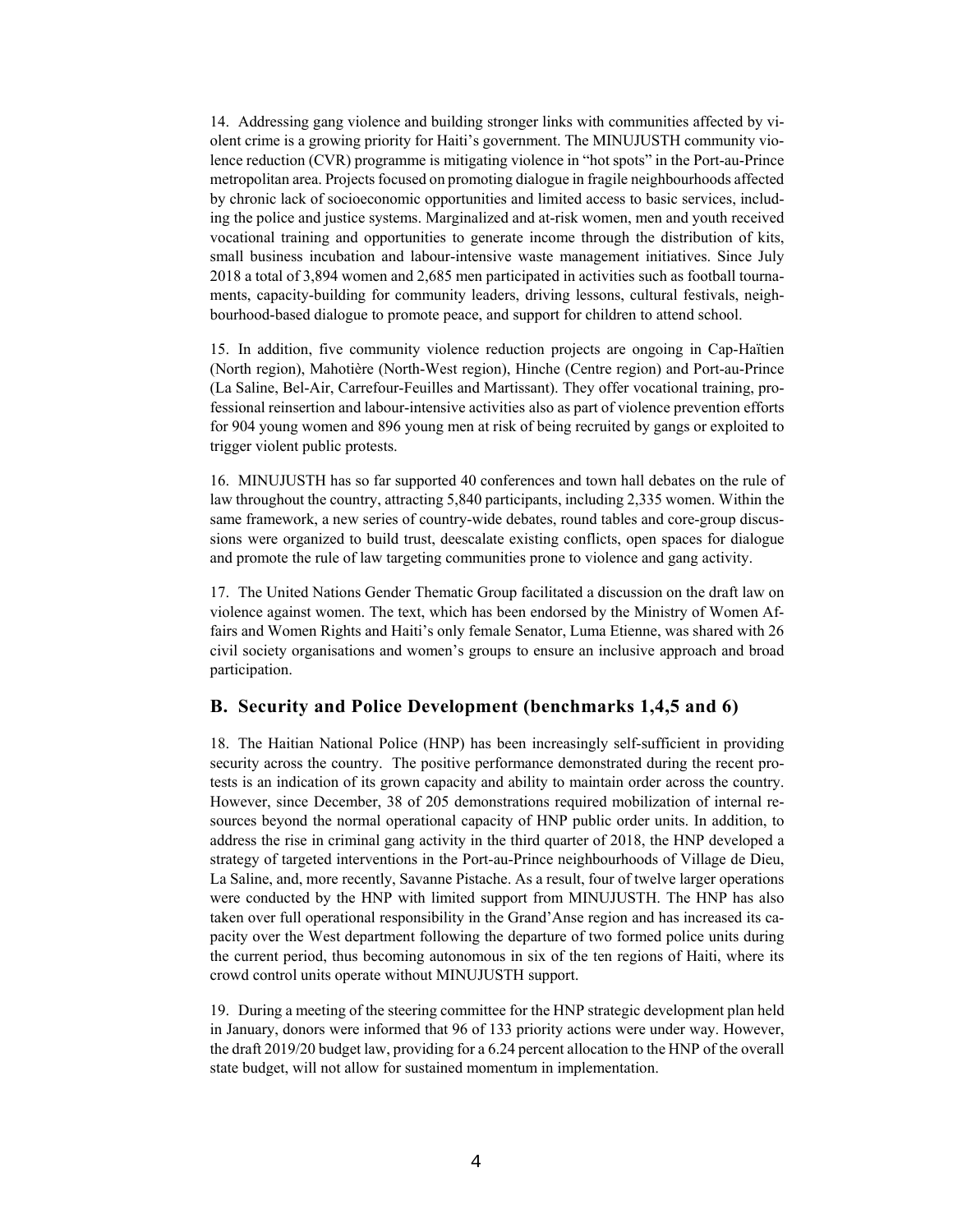20. Through an audit conducted by the High Court of Auditors and Administrative Disputes, the Director-General removed a number of inactive officers from the payroll, lowering the operational number to 15,051, including nearly 10 per cent women with a police officer to population ratio of 1.32 per 1,000 inhabitants. Police personnel deployed to the regions increased to 35 per cent of the overall police force. Meanwhile, recruitment efforts continue with 671 cadets, including 142 women, in the seven-month training programme as part of the 30th national police promotion. MINUJUSTH and UN-Women have been working with the police school to develop strategies to increase the number of female candidates. Still the numbers of women among the ranks need to rise, both for effectiveness generally, security sector reform, and for the impact it will have on appropriately addressing gender-based violence crimes.

21. In January, the HNP rolled out an officer appraisal system, piloted in 2018. The new performance evaluations will become part of a merit-based promotion system. MINUJUSTH funded a 15-day training on internal audit for the General Inspectorate of the HNP and its Finance and Accounting Directorate, to consolidate mechanisms to combat corruption and embezzlement. In order to decentralize its oversight functions beyond Port-au-Prince, the General Inspectorate drafted a proposal for a pilot project to be launched in one of the four regions where this programme will eventually operate.

22. The regional mentoring and advisory program for senior police managers is being revised to better meet needs in light of the upcoming transition of the United Nations presence. The new model makes the transfer of managerial skills and competencies sustainable and to the benefit not only of senior management, but also mid-level personnel and supervisors.

23. The police component of MINUJUSTH continued to conduct trainings on sexual and gender-based violence (SGBV) for actors of the judicial chain in order to build a common understanding on victims' care and to share best practices. The CVR project of mobilization against SGBV benefitting 11,864 people, including 7,635 women through sensitization workshops in the Artibonite, Grand'Anse and South regions was completed. An ad-hoc task force was established in each region to bring together State and non-State representatives involved in the judicial processing of SGBV cases and identify bottlenecks and possible solutions.

#### **C. Justice and Rule of Law (benchmarks 1, 2 and 5)**

24. President Moïse appointed judges for ten-year terms to the six seats which had been vacant at the Supreme Court since December 2015 including the President of the court and of the Superior Council of the Judiciary. None of the three women candidates proposed by the Senate was appointed, resulting in only one woman in the 12-judge court.

25. Following the dismissal and replacement of the Port-au-Prince prosecutor on 17 December, the two-month strike by lawyers of the Port-au-Prince Bar Association was finally resolved, and judicial activities resumed. During the penal hearings held at the end of December following the two-month hiatus, 15 detainees were assisted by legal aid offices of Port-au-Prince through the MINUJUSTH CVR programme, 11 of which were released.

26. Between October 2017 and December 2018, prosecutors in the Port-au-Prince jurisdiction received 1,369 penal cases. In 595 cases (43 per cent), the prosecution decided to either bring charges or close the case the same day. In 41.5 per cent of those cases, charges were dropped. During the same period, the 22 investigating judges closed 442 files, an average of 1.3 case per investigating judge per month. As of 31 December, the proportion of detainees in pretrial detention for more than two years at the Port-au-Prince national penitentiary was 65 per cent, compared with 63.6 per cent during the previous reporting period.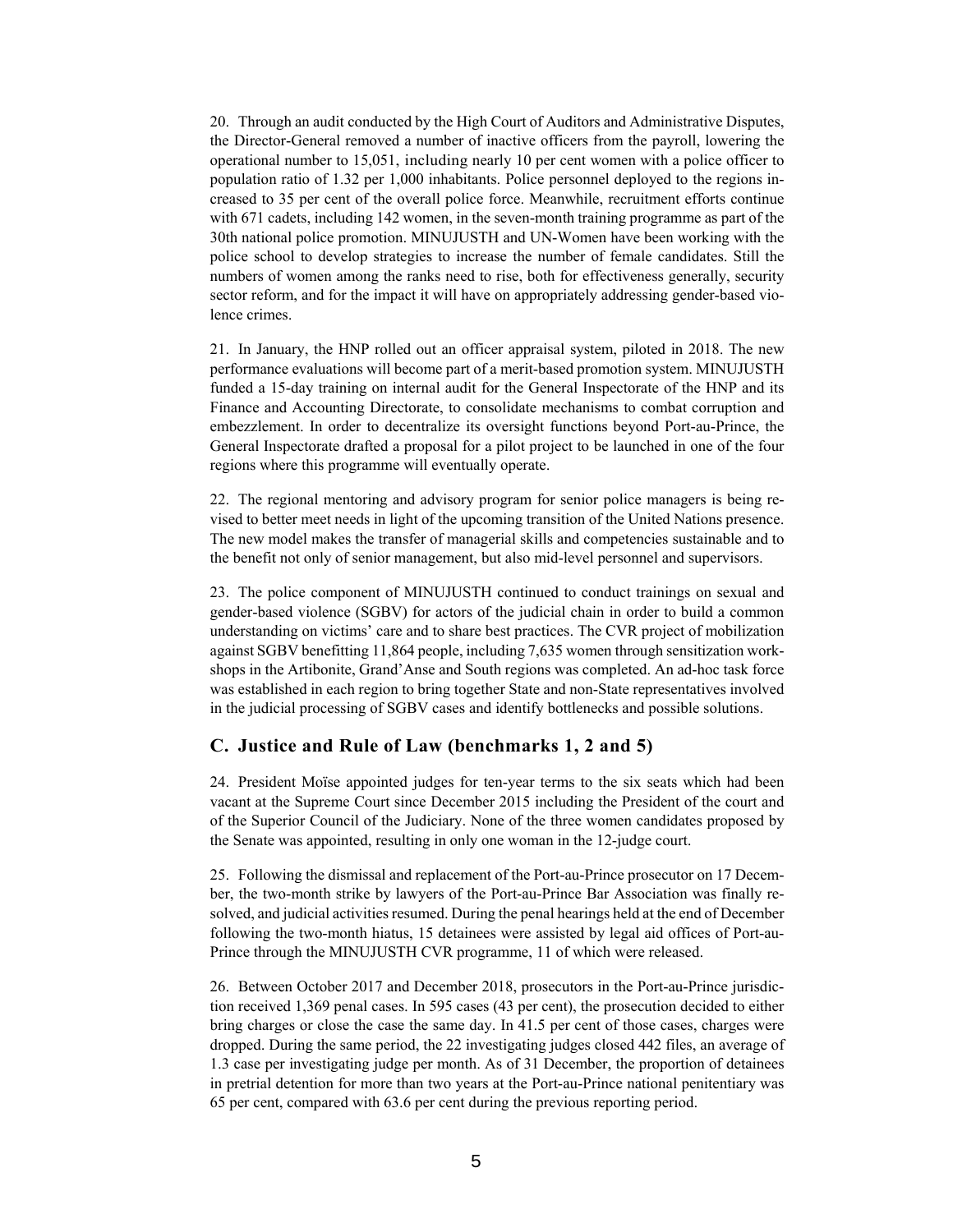27. As part of ongoing efforts to reduce the rate of pre-trial detention, MINUJUSTH participated in the activities of the ministerial committee which prepared a new action plan to address prolonged pretrial detention, launched on 18 January by the Minister of Justice and Public Security. In an 11 January meeting, the dean and public prosecutor of the court of first instance of Port-au-Prince, and the president of the bar association, adopted a series of measures to promote an increase in the number of hearings at the court, including the mobilization of administrative and judicial staff, the full operationalization of the courtrooms, to include measures to maintain court records and to ensure that detainees arrive on time for trials. Simultaneously, MINUJUSTH in coordination with UN Women carried out activities to offer legal assistance services to 217 women, in the country's only women's prison, expediting the judicial process and resulting in the release of 12 women. As part of the MINUJUSTH-supported legal aid project which targets minors in conflict with the law, on 14 January, the Port-au-Prince prosecutor ordered the release of 33 minors from pretrial detention, six of whom were released while efforts are underway to locate the parents of the remaining 27.

28. Following the promulgation of the law on legal aid, MINUJUSTH, through the UN Joint Rule of Law Programme, supported the Ministry of Justice and Public Security in its dissemination. Three workshops were held in Hinche (Centre department), Les Cayes (South department) and Port-au-Prince, reaching 200 participants including 34 women, to raise awareness and promote the law among penal chain actors.

29. In parallel, three outreach projects, supported by the CVR programme and implemented with local partners, involved the population in creating momentum and political will for the executive and the legislative branches of the Government to promulgate legislation that improves access to justice and security, prioritizing women's access and enhanced representation. These projects mobilized popular support for the adoption of the draft criminal code and the draft code of criminal procedure which if implemented, will significantly address weaknesses in the justice system, protect human rights and improve people's access to justice.

30. On 6 December, UNICEF met with the Prime Minister's Office and the Institution for Social Welfare and Research to highlight the importance of a child protection code and request their support in advocating for the vote and adoption by Parliament of the draft law which it received in 2014. The code promotes justice for children by raising the age of criminal adult accountability from 16 to 18 years, sets limits for the detention of children, and provides alternatives to detention in line with the Convention on the Rights of the Child.

31. As part of an effort to promote judicial inspections MINUJUSTH, through the Joint Rule of Law Programme, handed over two vehicles, office furniture, and computer equipment to improve working conditions at the Ministry of Justice, Superior Council of the Judiciary's judicial inspectorates and joint vetting commission. This donation will facilitate inspections of the 18 courts of first instance and five courts of appeal throughout the country. The Programme also supported the first inspection tour in the jurisdiction of Croix-des-Bouquets (West region), including the prosecutor's office, the clerk's office, the prison, and four local courts.

#### **D. Corrections (benchmarks 1,3 and 5)**

32. As of 25 January, the prison population, with 11,684 detainees, including 412 women, 279 boys and 16 girls, remained almost unchanged compared to the 11,755 recorded during the previous reporting period. The occupancy rate of Haitian prisons stands at 360 per cent, based on a national goal of 2.5 square meters per detainee. Extreme overcrowding and poor hygiene conditions in most facilities continue to contribute to health problems with the death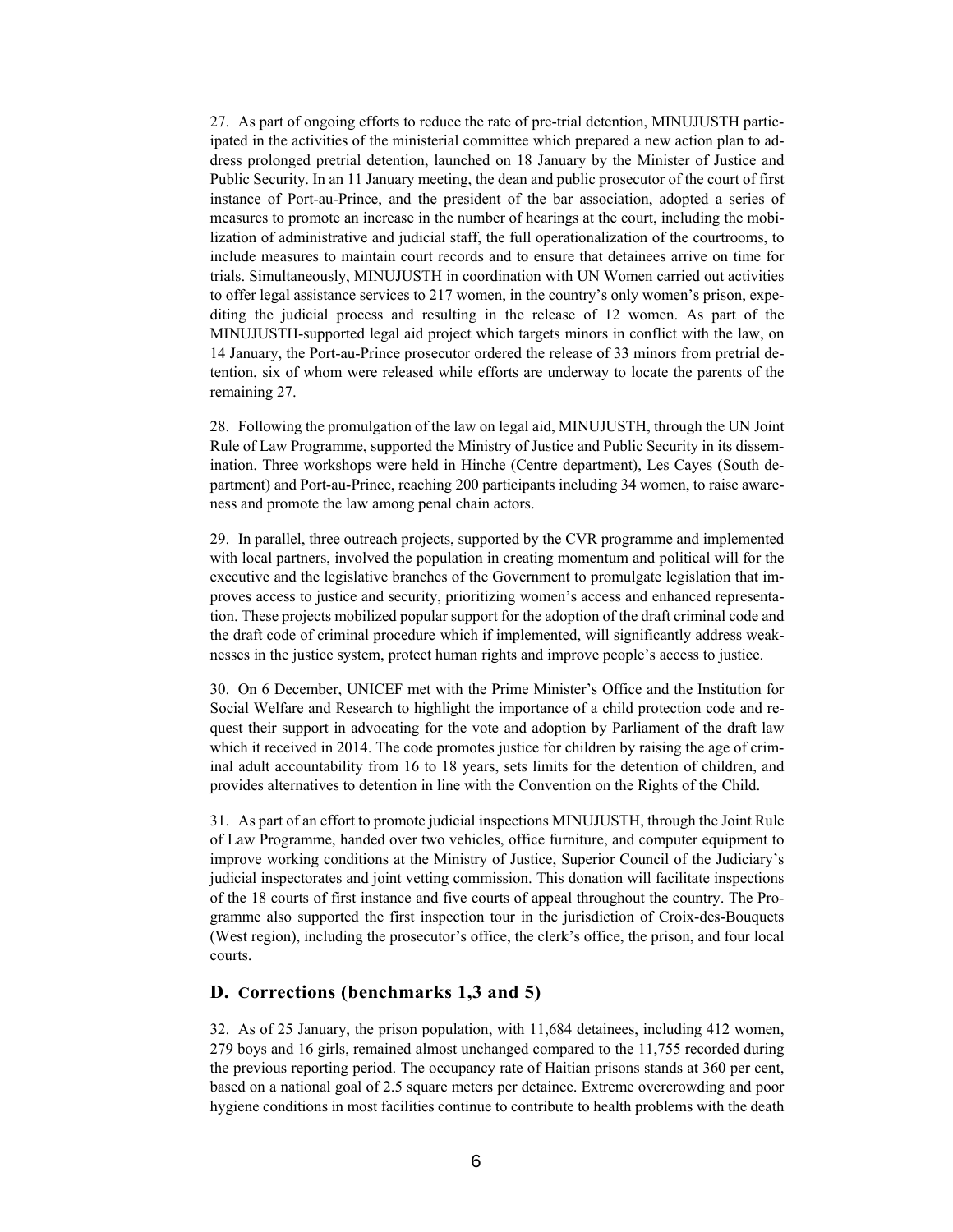rate increasing from 11.8 to 14 per 1,000 inmates. The leading causes of death among detainees remain tuberculosis, malnutrition, and cardiovascular diseases, in addition to irregular food deliveries and a shortage of medical staff and medication. Regular payment of food suppliers remains a chronic challenge. Increased financial and administrative autonomy for the prison administration could alleviate these recurring issues. In order to improve health services in the prisons, MINUJUSTH supported an evaluation of prison health services to define a remedial strategy. In addition, MINUJUSTH continued to encourage partnerships with the Ministry of Public Health and Population, the World Health Organization, and the non-governmental organization Health through Walls.

33. In a meeting on 3 December, MINUJUSTH reiterated to the Director-General of the HNP the importance of progressing on the draft prison law and the organic law elevating the Directorate of Prison Administration to a central directorate within the national police, thereby strengthening and formalising its scope of responsibilities and ensuring more effective action in related areas. These two draft laws have not yet been submitted to the Ministry of Justice and Public Security and are being revised by the HNP. Pending their promulgation, MINUJUSTH continued to reinforce the administrative, managerial and operational capacities of the Directorate through colocations at headquarters and prisons.

34. The prison administration continues to welcome new police academy graduates to its ranks. The specialized training program for candidates to be posted into the prison service ended with the graduation of 50 men and 7 women from the  $29<sup>th</sup> HNP$  promotion. The total number of prison officers nationwide increased to 1,238, including 161 women. This brings the prison officer to prisoner ratio to 1:9.45, far from the prison administration's goal of 1:5. In order to increase the number of dedicated prison officers, the Director-General of the HNP agreed on a targeted recruitment and training strategy for the Prison Administration to properly address the critical needs of 880 pending staff and reduce the high rate of attrition. MINUJUSTH supported the Prison Administration in the evaluation of 288 uniformed staff, including 63 women, in five prisons based on the human resources performance appraisal tool.

35. The Directorate of the Prison Administration carried out the first round of prison evaluations in December 2018, based on the recently defined certification criteria with MINUJUSTH technical and logistical support. The results will guide the Prison Administration in ensuring Haiti's prisons meet the new standards.

#### **E. Human Rights (benchmarks 4,5,6,7,8, and 9)**

36. With the support of MINUJUSTH, the Inter-ministerial Committee on Human Rights began work on the development of a National Action Plan on Human Rights per the April 2017 recommendation of the United Nations Human Rights Council. This will allow Haitian authorities to tackle the structural deficiencies while also positioning them to address recommendations issued by the United Nations Human Rights mechanisms, thereby ensuring that indicator 9.1 of the MINUJUSTH Benchmarked Exit Strategy is eventually met.

37. MINUJUSTH continues to investigate allegations of human rights violations reportedly committed by the HNP, including during the October and November 2018 demonstrations (see S/2018/1059, paras 3 to 6) and during the more recent February 2019 protests. According to MINUJUSTH findings, during the demonstrations of 17 October police officers were responsible for 57 human rights violations including 3 summary executions and 47 cases of excessive use of force, resulting in the death of 3 protesters and injuries to 44 others. Of 72 casualties recorded between 18 to 23 November, 51 were attributable to armed elements not belonging to the police forces and 21, including 6 deaths, allegedly resulted from excessive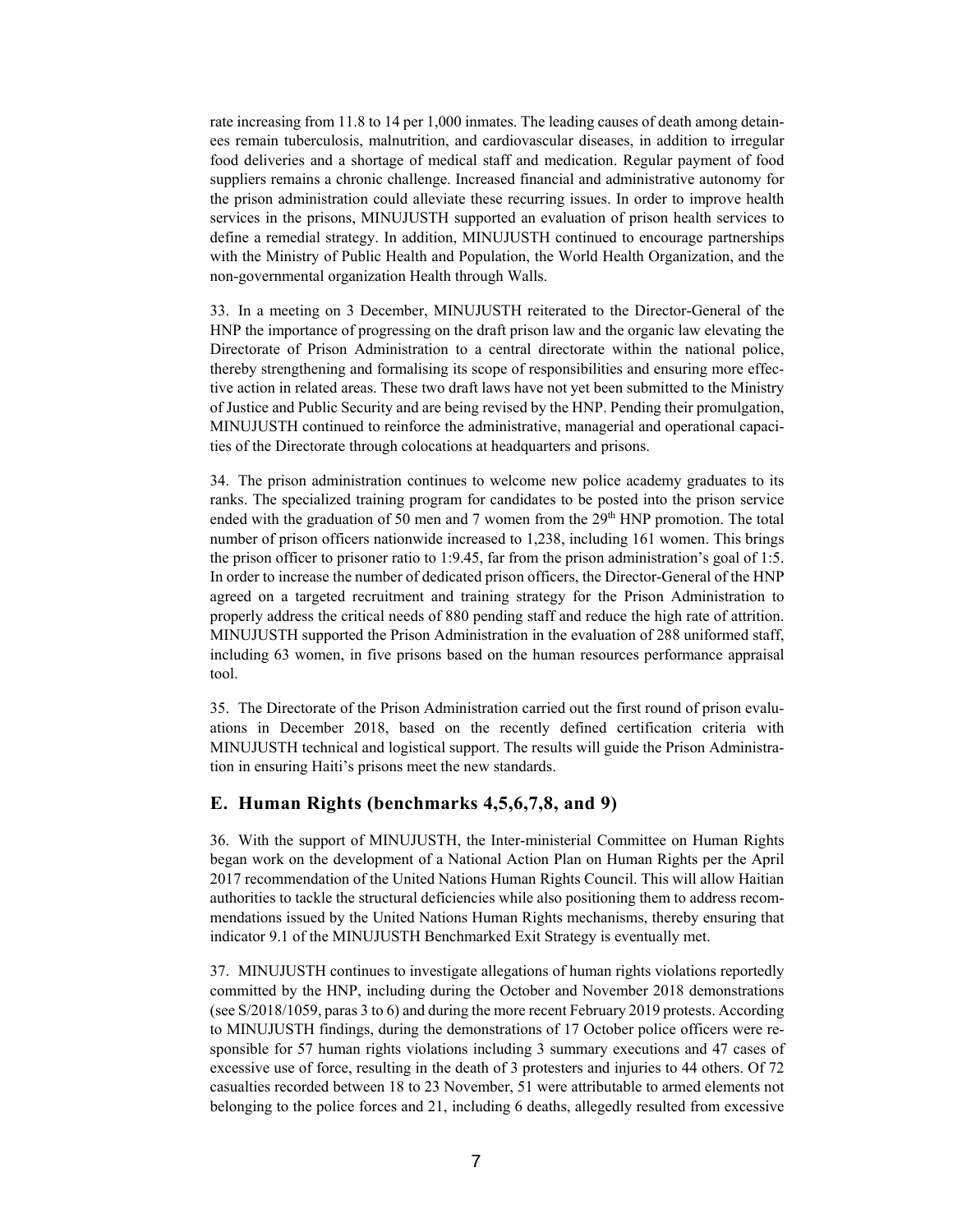use of force by police officers. The HNP General Inspectorate opened multiple investigations, and a number of judicial investigations have also been launched. Although the violations attributable to the HNP are of great concern, I am encouraged by the prompt response by the national authorities.

38. In November, confrontations between rival gangs in the La Saline neighbourhood of Port-au-Prince resulted in the killing of several individuals. Local civil society organizations released public reports on the findings of their investigations into the crimes. According to these, between 25 and 71 people were killed by members of a criminal gang, up to 11 women and girls raped, and up to 150 houses looted. While these organizations attribute the responsibility for the crimes predominantly to criminal gangs competing for control over the local market, it is troubling that they all allege some level of complicity with State actors. Two police officers already under investigation, including one in relation to the Grand Ravine case of November 2017 when eight persons were killed during a police operation, also allegedly participated in the La Saline incident.

39. In December, 35 victims filed a complaint before the Port-au-Prince court of first instance against nine persons for murder, sexual violence and destruction of property in connection to the events in La Saline. On 16 January, the Office of the National Human Rights Ombudsperson released a report on these events, its first public report on a major incident, in which it highlighted the positive actions taken by the HNP and the judicial system, including intervention of the HNP to secure the area, the opening of a police investigation, the appointment of a judge and, subsequently, conducting interviews and sending officials to take statements. The ensuing investigation resulted in the arrest of 19 individuals. In parallel, MINUJUSTH continues its own investigation of these events.

40. While MINUJUSTH notes a general improvement in the capacity of the HNP General Inspectorate, it should be noted that it has investigated less than half of the 229 violations documented by the Mission between October 2017 and October 2018. During the reporting period, 105 disciplinary cases were reported to the General Inspectorate, including 55 allegations of human rights violations. The Directorate recommended sanctions in 21 cases, 11 of which were implemented. Only 6 allegations of human rights violations have been transferred for judicial proceedings. Out of the 216 cases investigated by the Inspectorate from January 2017 to November 2018, 30 were transferred for prosecution with proceedings initiated in 20 cases. The violations that await effective judicial investigation include the emblematic cases of Lilavois and Grand Ravine in October and November 2017 (see S/2018/241, paras. 34 and 35).

41. On 10 December, in the presence of President Moïse, national authorities, local civil society organizations and international partners, MINUJUSTH celebrated the  $70<sup>th</sup>$  anniversary of the adoption of the Universal Declaration of Human Rights. In his speech, the President reaffirmed his commitment for the respect of human rights and reiterated his determination to improve the living conditions of Haitians.

#### **F. Election Preparations (benchmark 11)**

42. An electoral needs assessment mission, deployed to Haiti from 3 to 7 December 2018, recommended a positive response to the request by the Government for electoral support, to be delivered through a UNDP-led integrated project under a One-UN approach, up to 31 December 2020. It also recommended that my Special Representative establish a mechanism among the international community to coordinate messaging and approach and that a UN electoral task force be set up within the office of my Special Representative, including the Deputy Special Representative in his role as head of the United Nations country team. The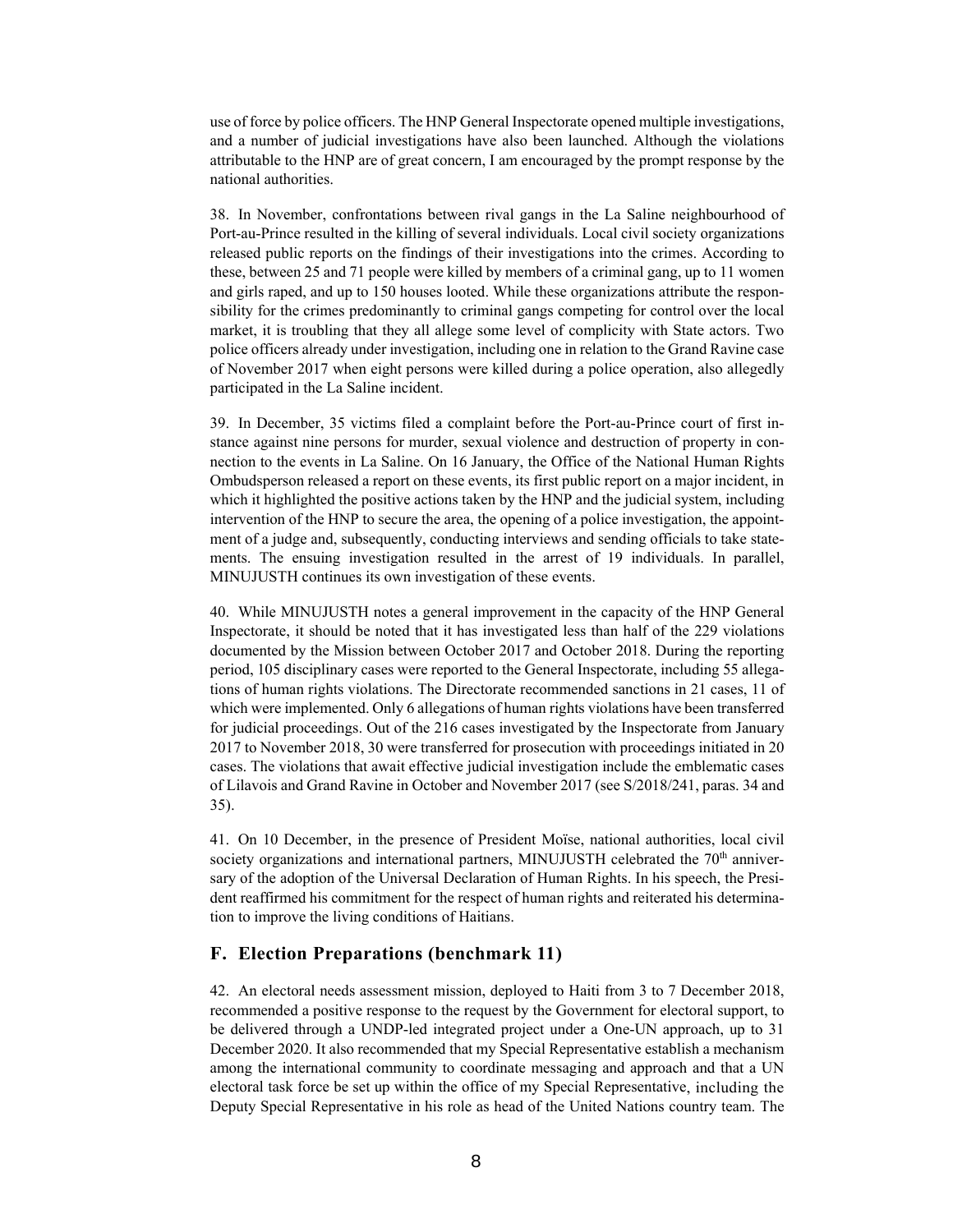Government has included an amount of approximately \$40 million in its 2018-2019 draft budget law to address operational costs in 2019.

43. While little action has been taken to review the draft organic law on a Permanent Electoral Council, a draft law covering several aspects of the organisation of elections is currently being reviewed by Parliament. The draft law incorporates a 30 per cent constitutional quota for women candidates on party lists, as well as incentives and sanctions for not meeting this standard. In supporting the effort to enhance woman participation, UN-Women has developed a partnership with the Federation of Women Mayors to tackle issues faced by women running for political office.

### **IV. Mission Support**

44. Mission Support repatriated two Formed Police Units, one in December 2018 and one in January 2019. A third was redeployed from Jérémie (Grand'Anse) to Miragoâne (Nippes).

45. The Mission is further reducing its footprint by closing three camps by March 2019. In anticipation of the closure of Delta camp and the relocation of UNPOL headquarters to Logbase, Mission Support completed the construction of UNPOL headquarters in Logbase and the renovation of the former aviation camp to accommodate UNPOL personnel.

46. Since July 2018, the Mission has implemented a series of rightsizing activities geared towards achieving a lean supply chain management. In championing inventory rightsizing activities, it has also implemented the Asset Distribution Project (ADP), an innovative approach which pairs mission surplus with substantive program and police projects, making efficient use of excess assets, while also positively impacting mandate delivery.

# **V. Conduct and Discipline and related issues**

47. There have been no new allegations of sexual exploitation and abuse since the previous reporting period. MINUJUSTH continued to implement the three-pronged conduct and discipline strategy for all categories of United Nations personnel, including trainings, risk assessments and public information, to sensitize the Haitian population to United Nations standards of conduct, in particular the zero-tolerance policy towards sexual exploitation and abuse. As part of the remedial action, the Mission maintained a continuous communication and referral for assistance of the victims of sexual exploitation and abuse. A number of claims remain pending before local courts involving both confirmed and alleged mothers of children fathered by former MINUSTAH peacekeepers. These are being addressed in consultation with the claimants, the host authorities, and the relevant contributing countries. A strategy is being developed to ensure continued monitoring of these cases, as well as support as applicable to the claimants in Haiti, notwithstanding the possible transition to a non-peacekeeping presence.

### **VI. Financial Aspects**

48. The General Assembly, by its resolution 72/260 B, appropriated the amount of \$121.5 million gross for the maintenance of United Nations Mission for Justice Support in Haiti for the period from 1 July 2018 to 30 June 2019. As of 8 February 2019, unpaid assessed contributions to the Special Account for United Nations Mission for Justice Support in Haiti amounted to \$54.9 million. Reimbursement of police costs has been made for the period up to 31 October 2018, while reimbursement of the costs of contingent-owned equipment has been made for the period up to 31 March 2018.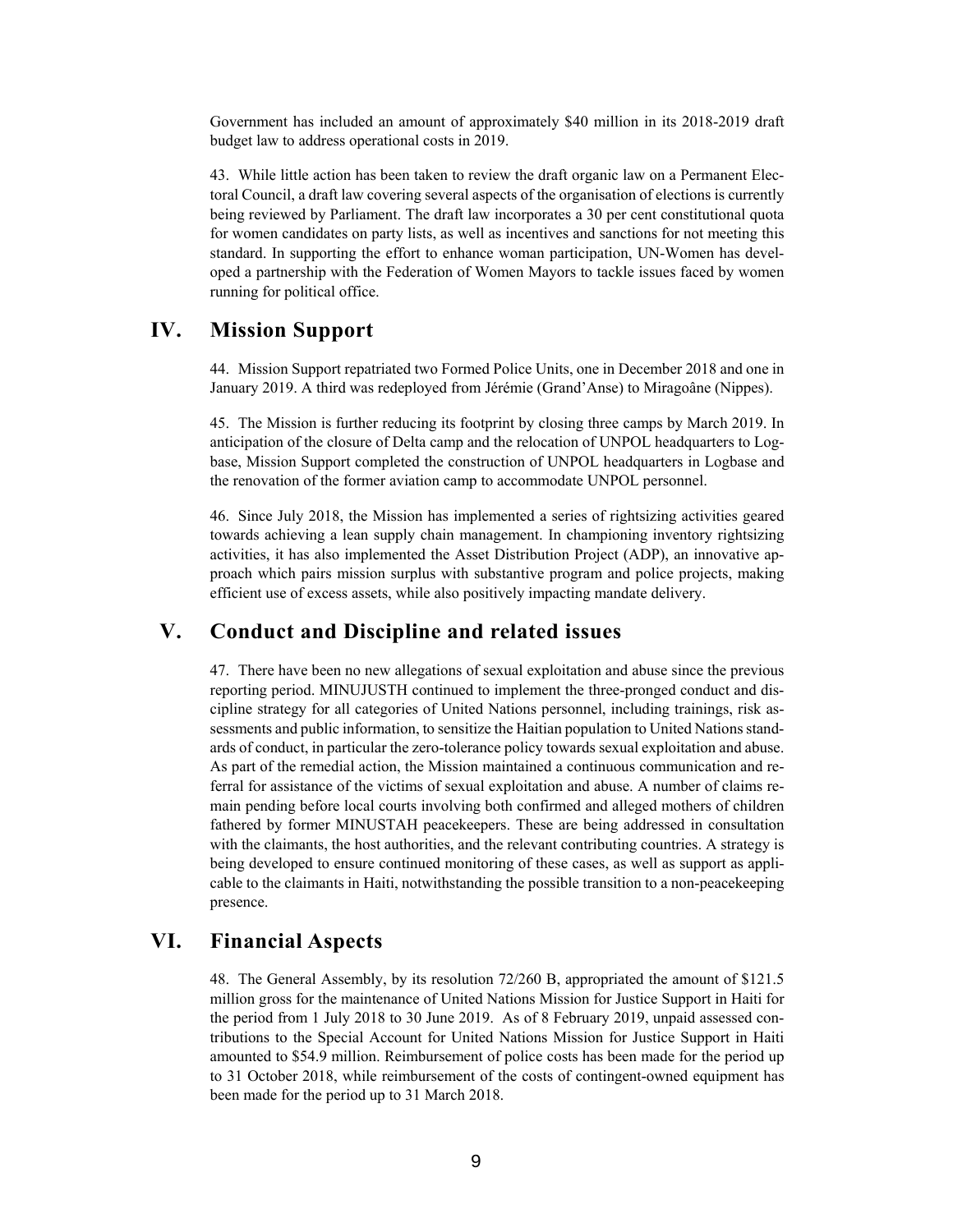### **VII. Strategic Assessment and Transition Planning**

49. In responding to the Security Council request pursuant to resolution 2410 (2018), the United Nations Secretariat, in cooperation with UN agencies, funds and programmes present in the country, undertook a thorough and inclusive strategic assessment of the situation in Haiti with a view to recommend the appropriate timing for closing MINUJUSTH and ending peacekeeping; identify areas where continued UN support would best contribute to sustaining peace and Haiti's path towards sustainable development; and, on that basis, recommend an appropriate UN configuration in the country following the end of MINUJUSTH.

50. The assessment process was conducted over a period of five months through joint analysis and planning and close coordination between Headquarters and the United Nations system in the field, resulting in a unified vision that included a regional perspective on the situation in the country and its ongoing challenges as well as a detailed analysis of the comparative advantages of the engagement by UN and non-UN partners. Consultations held throughout the process with Haitian interlocutors, regional partners, key bilateral donors and IFIs as well as MINUJUSTH's assessments of progress in the achievement of the benchmarks and the results of ongoing planning to increase the preparedness of the UN Country Team informed the findings and recommendations of this report.

51. The United Nations Development Assistance Framework (UNDAF) for 2017–2021 continues to serve as the main planning vehicle between the Mission and the United Nations country team to prepare for a smooth transition to a non-peacekeeping presence in Haiti. The transition programming task force that brings together the Mission leadership and the United Nations country team supported the development of a new joint work plan on governance and rule of law (UNDAF outcome 5) for 2019–2020, that bridges the transition period. The work plan includes the identification of resources currently available to the country team and potential gaps following the withdrawal of MINUJUSTH, including HNP development, penitentiary administration, justice reform, reduction of community violence, implementation of a comprehensive human rights agenda, gender justice and implementation of a national plan for the elimination of violence against women.

52. In parallel, a joint resource mobilization strategy was finalized by the Country Team, in collaboration with MINUJUSTH and Headquarters, to support the implementation of strategic priorities, while also taking into account requirements arising from the transition to a nonpeacekeeping presence and the new United Nations approach to cholera. An action plan developed to operationalize aspects of the joint resource mobilization strategy mapped the support provided by other stakeholders and prepared concept notes to support engagement with national authorities, traditional and non-traditional donors, civil society and other partners.

53. The process culminated in a Strategic Assessment Mission (SAM) to Haiti from 16 to 20 January 2019, led by Under-Secretary-General for Peace Operations, Mr. Jean-Pierre Lacroix, and Assistant Secretary-General for the Europe, Central Asia and Americas, Mr. Miroslav Jenča. The visit, which built on extensive consultations led by my Special Representative, Ms. Helen La Lime, focused on consultations with the Haitian Presidency, government, stakeholders representing diverse political affiliations, institutional sectors, civil society, private sector, and human rights and women's organizations. These consultations ensured that the findings and recommendations of the strategic assessment would be primarily anchored on the Haitian people's vision for their country.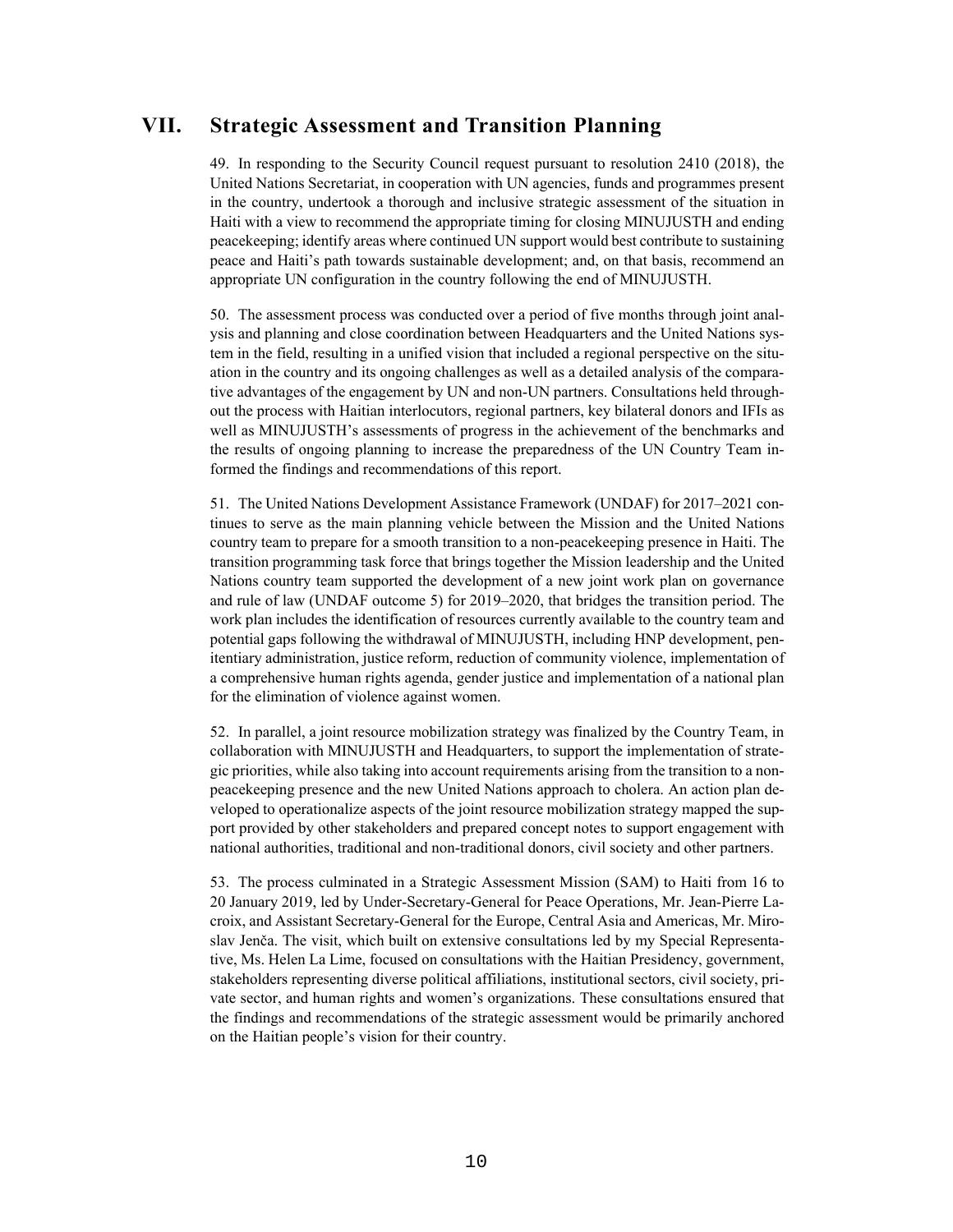### **VIII. Findings: achievements and challenges**

54. Since the closure of MINUSTAH and the deployment of MINUJUSTH, Haiti has remained on a positive trajectory. The cumulative impact of 14 years of national efforts towards stabilization and reform, accompanied by United Nations support through peacekeeping, as well as development and humanitarian support, is visible in the democratic functioning and institutional strengthening, albeit to varying degrees. A number of current initiatives for dialogue by the Executive demonstrate a willingness to address complex political and socioeconomic issues to improve social cohesion and the daily lives of the Haitian people.

55. MINUJUSTH's work in the past year sought to help Haiti address structural and operational shortcomings in the areas of police development, human rights, justice, corrections and strengthening institutional responses to promote public trust in these sectors. As reflected in the benchmark assessment contained in my reports, there has been an incremental progress across the areas of MINUJUSTH's mandate with an improvement in the professionalism and efficiency of rule of law and security institutions, as well as in the protection of human rights. In parallel, public awareness and support for rule of law reform, accountable institutions and curbing corruption has grown.

56. In no other sector has headway been so evident as in security and HNP development, continuing the trend observed since the full withdrawal of peacekeeping military contingents completed in October 2017. The important strides in increasing HNP capacities are reflected in its current strength of 15,051 officers, up from an initial 2,500 recorded in 2004; its handling of major security incidents; its significantly strengthened leadership capacities; along with the force's ability to independently conduct crime prevention operations and manage public protests across the country. The steadily decreasing criminal activity reported year by year is a concrete indication of the continuously improving security situation in the country.

57. Despite the considerable progress, challenges remain in HNP's capacity to deliver on its constitutional mandates. With 27.6 per cent of its five-year, 2017-21 Strategic Development Plan implemented in the initial two years, the force lacks an adequate budget and remains underequipped with limited logistics such as vehicles, protection equipment and medical support to achieve its full capacity. Addressing performance issues related to human rights, such as the excessive use of force and illegal arrests, which contribute to prison overcrowding, remain critical priorities.

58. In addition, the resurgent security threat posed by armed gangs, in particular in the capital, remains a significant challenge. Efforts to dismantle gangs should be accompanied by political and socio-economic reinsertion alternatives, sustained engagement with community members, as well as weapons and ammunition management programmes. The Government has expressed its intention to re-establish a National Commission to foster gang disarmament and labour-intense projects on infrastructure and sanitation. In conclusion, the growing HNP is still in an evolving phase and the preservation of its gains could benefit from continued international accompaniment to consolidate its full effectiveness and operational integrity.

59. Despite best-intended national efforts, supported by the United Nations and bilateral and multilateral programmes over the past 25 years, progress in the justice sector has been modest. The absence of a sectoral reform strategy has limited impact to fragmented and uncoordinated initiatives within the state. The persistent high rate of prolonged pre-trial detention – 65 per cent and above – and overcrowding in prisons exemplifies the sector's dysfunctions. In turn, the perception of inability by the Judiciary to achieve full independence is seen as one of the main drivers of governance challenges favouring corruption and impunity. In that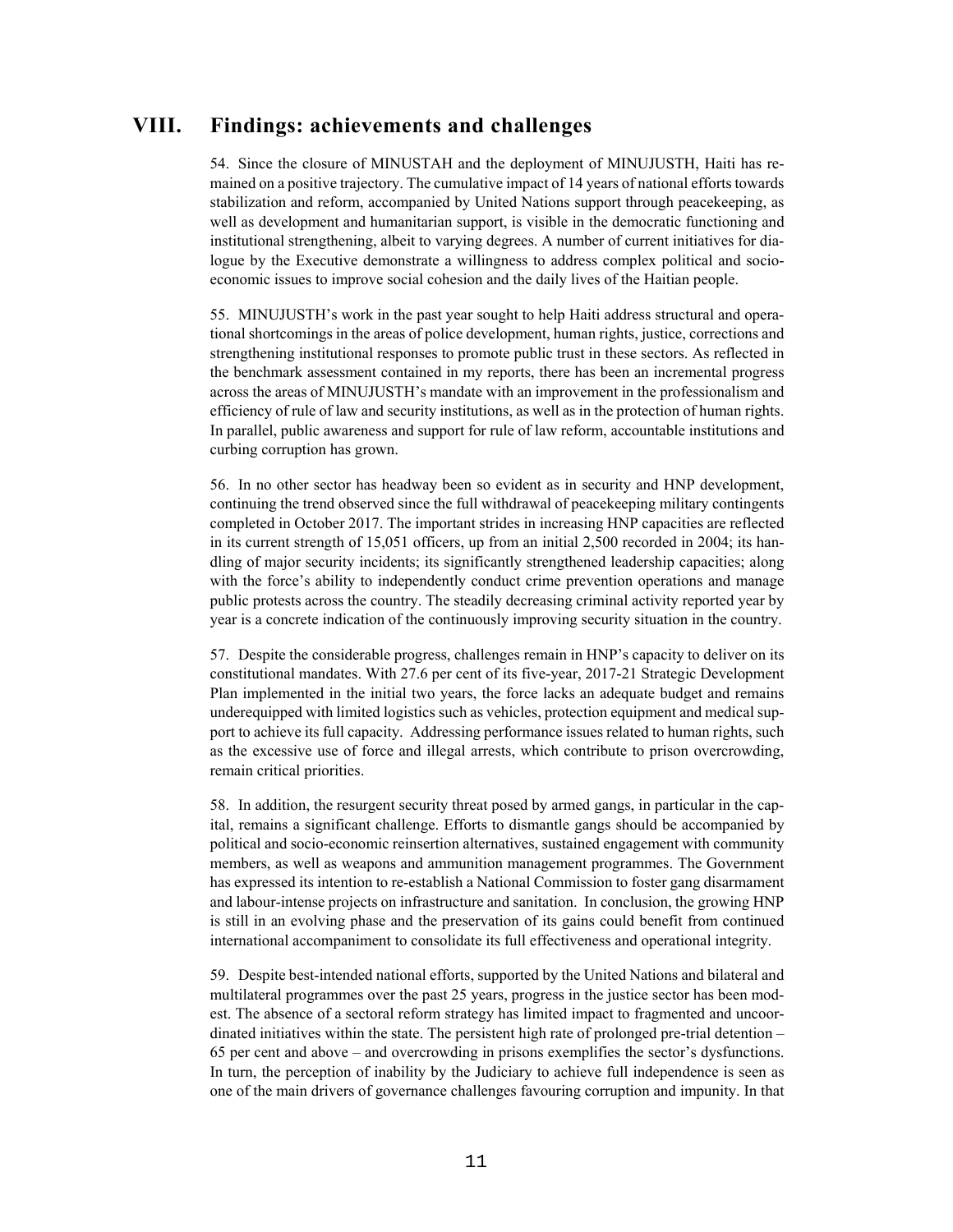context, the quest for accountability in the high-profile PetroCaribe case is viewed as an important test for the governance and judicial systems that is having a catalytic impact on public opinion. Establishing a pragmatic dialogue to promote progress in the justice sector by setting a nationally-owned roadmap remains a fundamental need over the coming years.

60. While the country has continued to make some progress in the area of human rights, the overall situation and protection framework remain fragile. State institutions have an uneven record of upholding rights guaranteed under Haiti's international human rights obligations and domestic legislation. Many civil society organisations lack a strong voice and are fragmented as they strive to fully assume a monitoring and advocacy role and serve as part of a national human rights protection system. Lack of access to justice for vulnerable groups and impunity for human rights violations are pervasive, and sexual and gender-based violence (SGBV) remains a serious concern. Public confidence in security and justice institutions, including in addressing SGBV and gang violence, remains low, also because of the lack of recognition of SGBV as a crime as well as the absence of gender-sensitive justice mechanisms.

61. Haiti continues to struggle with significant, interlinked development challenges ranging from high underemployment levels, poor secondary educational attainment, limited and regressive tax revenues, high levels of poverty and inequality (41.1 Gini coefficient), low productivity and limited private investments (181st World Bank's ease of doing business index). Access to health care is scant, compounded by 72 and 42 per cent of the population respectively not having access to adequate sanitation and potable water, directly impacting the mitigation and eradication of water-borne diseases, including cholera. Combined with high-level exposure to natural and climate-related hazards, and continued humanitarian needs arising from food insecurity and the repatriation of migrants, these factors severely test Haiti's resilience.

62. Boosting private investment and productivity is key for future economic growth, which needs to address deeply-rooted inequalities to ensure stability. A combination of political will, trust in public administration, efficiency in tax collection and rationalization of the current expenditure is essential. Progress in the socio-economic situation, in an equitable manner and in line with the 2030 Agenda, remains a critical underpinning for longer-term stability. A strong preparedness system to respond to natural disasters through the continued strengthening of the Directorate of Civilian Protection is also critical, together with recognition of its leadership role and allocation of adequate resources.

63. The political situation however remains fragile, marked by complex and at times destabilizing dynamics. The fragmented and polarised political landscape between government and opposition affects the implementation of much-needed reforms, including in the justice and economic sectors. There is broad consensus across society on the need to amend the 1987 constitution, including the unaligned timing of electoral terms leading to elections on an almost yearly basis. However, the scale and scope of the envisaged amendments is unlikely to materialize in the medium term, due to, inter alia, the complex amendment process provided in the constitution, requiring two successive legislatures to vote on proposed changes. While there has been some progress regarding women's representation, such as the 24 per cent presence in the current cabinet, serious challenges remain regarding inequalities and limitations affecting women's political voice, meaningful participation in governance and access to leadership roles, as is the case in Parliament where only one senator and three members of the Lower Chamber are women.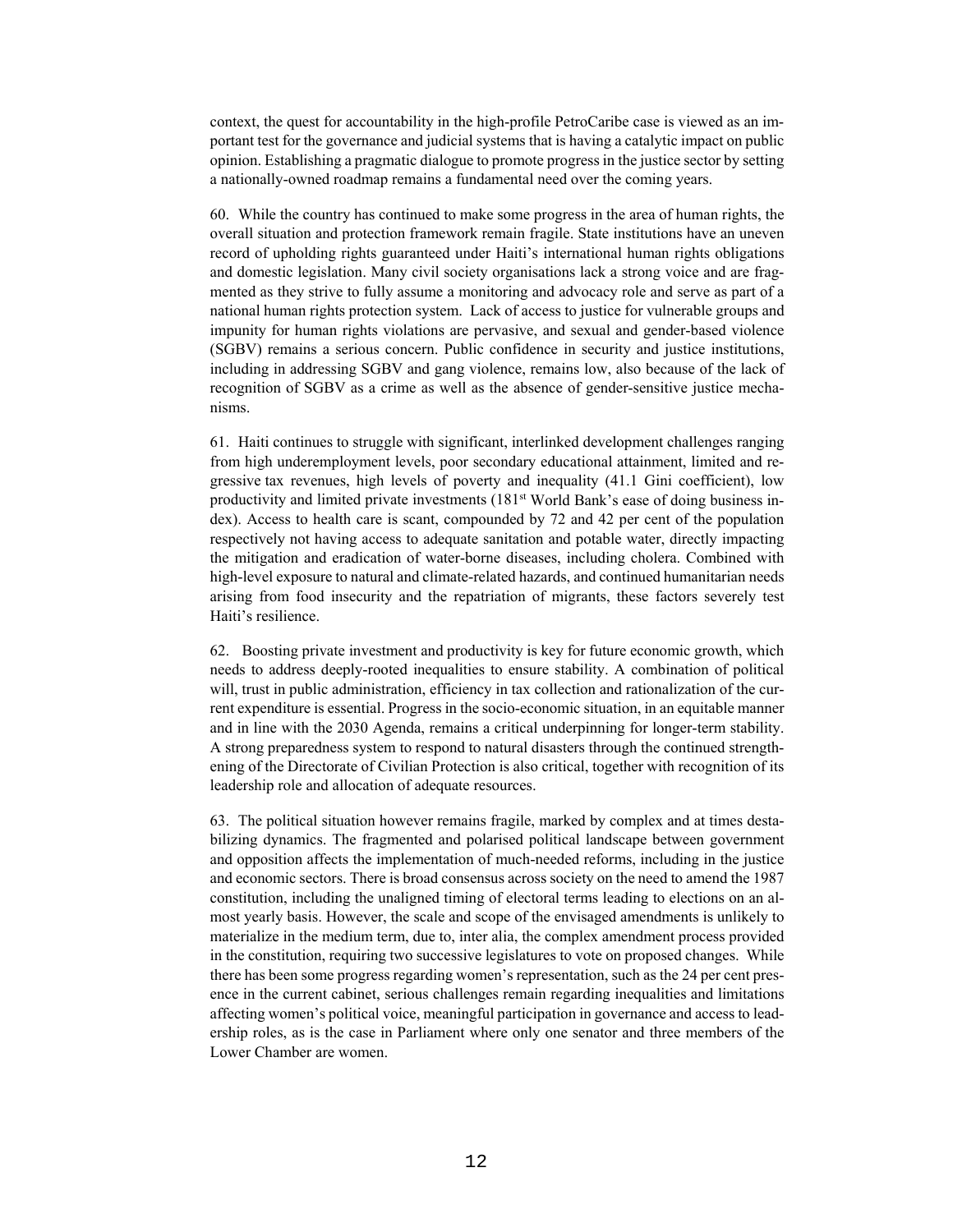64. The situation is currently dominated by the economic and political crisis and an apparent shortage of government resources to provide basic needs of the state. If the crisis is successfully averted and political groupings agree to move forward towards constitutionally scheduled elections, focus in the upcoming period will shift to the legislative and possibly local elections in October 2019, followed by presidential elections in 2021. Political tensions are expected to increase again around the adoption of the electoral law, the establishment of a provisional electoral council and nominations to municipal and departmental electoral offices. Electoral delays however, would not only fuel tensions but also paralyze Parliament, as was the case in 2015.

# **IX. Options**

65. The risks for renewed instability arising from the political, security, human rights, economic and humanitarian challenges outlined above have been carefully considered in assessing the timeframe for the conclusion of the peacekeeping chapter and the preferred postpeacekeeping presence in Haiti. As seen in the recent crisis, it is clear that, while national capacities to handle internal security and public order threats are considerable, the key to preventing relapses lie at the political level, and political stability in the country should continue to be nurtured. Similarly, as a number of the objectives set through the two-year exit strategy of MINUJUSTH relating to the rule of law and human rights are not expected to be fully achieved by October this year, the continuation of efforts in related sectors will remain critical for achieving the benchmarks' end state articulated in my report S/2018/241.

66. In light of the above, the SAM discussed with President Moïse and his government the duration of the MINUJUSTH mandate, foreseen by the Council to end no sooner than October 2019, as well as options for a UN configuration that best corresponds to the current situation on the ground, taking into account its significant evolution since 2004. Two broad models, and their variations, were considered: transition to a Special Political Mission which, under different degrees and formats, would offer varying political and advisory capacities alongside the technical and progammatic support provided by the UN Country Team, and; transition to a United Nations Country Team configuration coordinated by a Resident and Humanitarian Coordinator.

67. Under the UN Country Team option, Haiti would no longer feature on the agenda of the Security Council and the UN presence would focus on supporting national efforts to advance sustainable development and system-wide accountability for implementing the UNDAF. This option, however, would not allow for the retention of a Police Commissioner and some International Police Officers under a Security Council mandate whose presence through a mentoring and advisory role has been critical in ensuring the performance and development of the Haitian National Police.

68. The establishment of a Special Political Mission would still support a strong development focus, since the Mission would complement the more technical and longer-term development-focused role of the UN agencies, funds and programmes. The UNDAF would continue to be the main planning vehicle for coordinating the integrated activities of the Mission and the United Nations country team. A Special Political Mission would allow the Security Council to continue accompanying Haiti's efforts toward sustainable peace and would enhance the good offices role of the United Nations through the mandate provided to my Special Representative. Potential risks of relapse into political instability, as are currently being experienced and which also have implications on the human rights situation, highlight the comparative advantage of this option. Various configurations for this option were reviewed ranging from a small political office to larger Mission structures that include advisory functions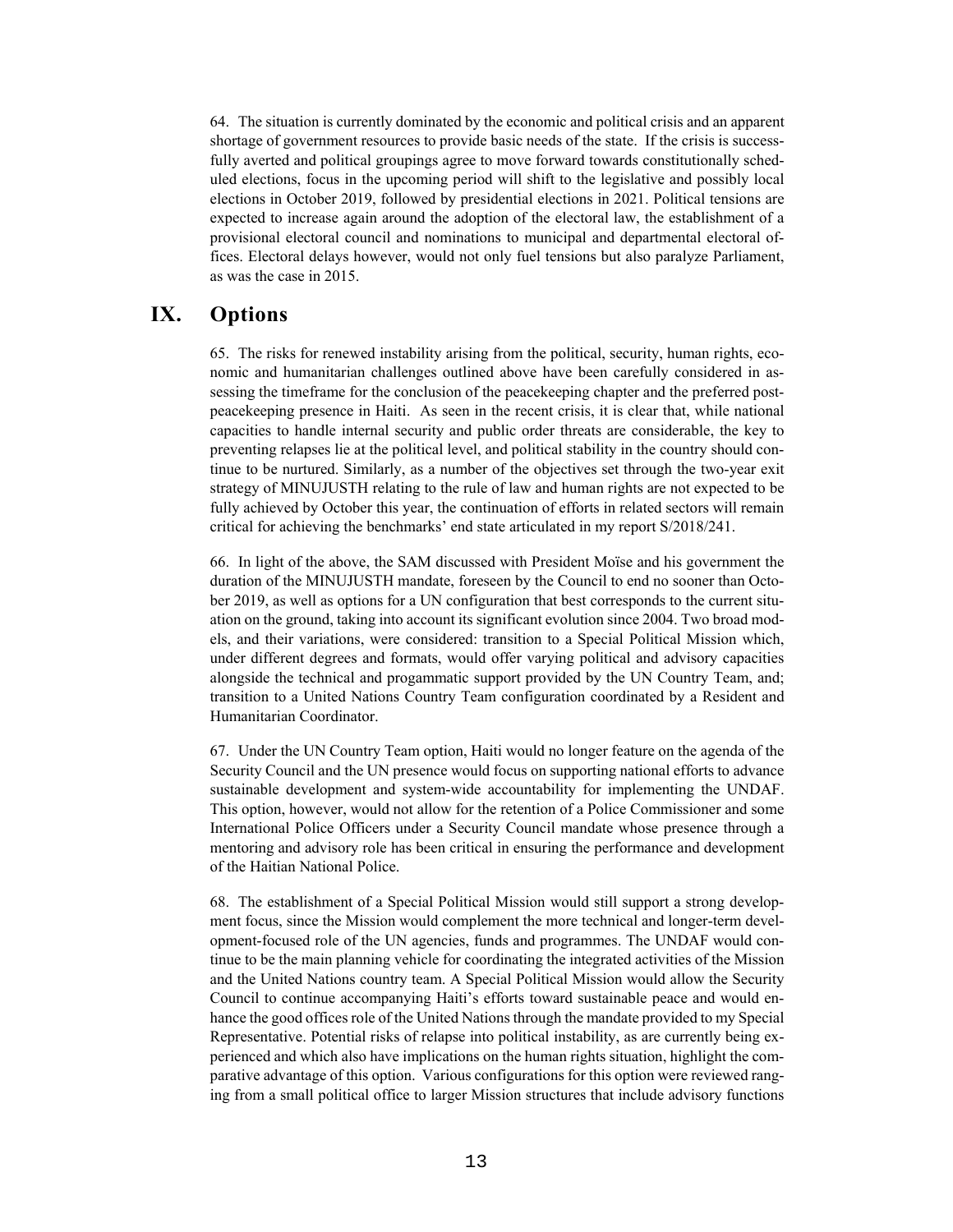for further police development and mentoring, strategic and focused justice reform, corrections, elections, Human Rights and community violence reduction, to support the Government in the delivery of its strategic rule of law priorities in the short to medium term. In the planning of the transition particular emphasis has been placed on ensuring a smooth transition of the new configuration. A robust gender analysis will be needed to identify risks and opportunities for women's participation and security under the different potential configurations.

69. Throughout these discussions, Haitian interlocutors reiterated their view that it was time to conclude the United Nations peacekeeping engagement and the application of Chapter VII of the Charter. No request was made for an extension of the MINUJUSTH mandate beyond 15 October 2019.

70. At the same time, in recognition of continuing needs in the country, the Haitian authorities expressed support for the deployment of a Special Political Mission under Chapter VI of the Charter designed to accompany current priorities in specific and strategic rule of law, security, human rights and development areas for a transitional period, so that Haiti would be subsequently removed from the Security Council agenda.

# **X. Observations and Recommendations**

71. The conclusion of the strategic assessment process took place amidst a context of renewed demonstrations which reconfirmed key elements of its findings and recommendations. I am encouraged by the continuous progress in the development of the HNP, whose widelyacknowledged professional and effective performance during the demonstrations showcased its capacities in addressing security challenges in the country. In line with the vision of the Haitian leadership and its people, it is my assessment that unless there are mounting challenges to the government's capacity to respond to the crisis, the HNP will be able to fully assume responsibility for security and protection of Haitian by 15 October 2019, at the end of the two-year exit strategy foreseen by the Council. I will continue to monitor the evolution of the situation in the country against this assessment in order to keep the Security Council informed.

72. The end of peacekeeping represents a substantive and symbolic recognition of Haiti's own achievements and increased capacities. The United Nations stands ready to continue to support the country's transition toward sustainable development. In this context, a period of continued assistance may be key to address unresolved drivers of instability, support governance reform, promote human rights and the rule of law and ensure that the country achieves further positive transformation.

73. It is significant that the Haitian leadership supports the deployment of a special political mission, mandated to provide good offices and advise the government on specific areas in political reform, elections, justice, corrections, police development, community violence reduction and human rights. I recommend that the Security Council approves its establishment in the form of a small strategic advisory office led by a Special Representative of the Secretary-General functioning alongside the technical capacities of the United Nations Country Team, supported by a triple hatted Deputy Special-Representative of the Secretary-General, Resident Coordinator and Humanitarian Coordinator, for a period of one year, starting on 16 October 2019. I look forward to working with the Haitian institutions in designing this new, small office in a manner that fits Haitian expectations.

74. Drawing from lessons from previous transitions in Haiti and other country contexts, I recommend that the implementation of the MINUJUSTH mandate be gradually phased out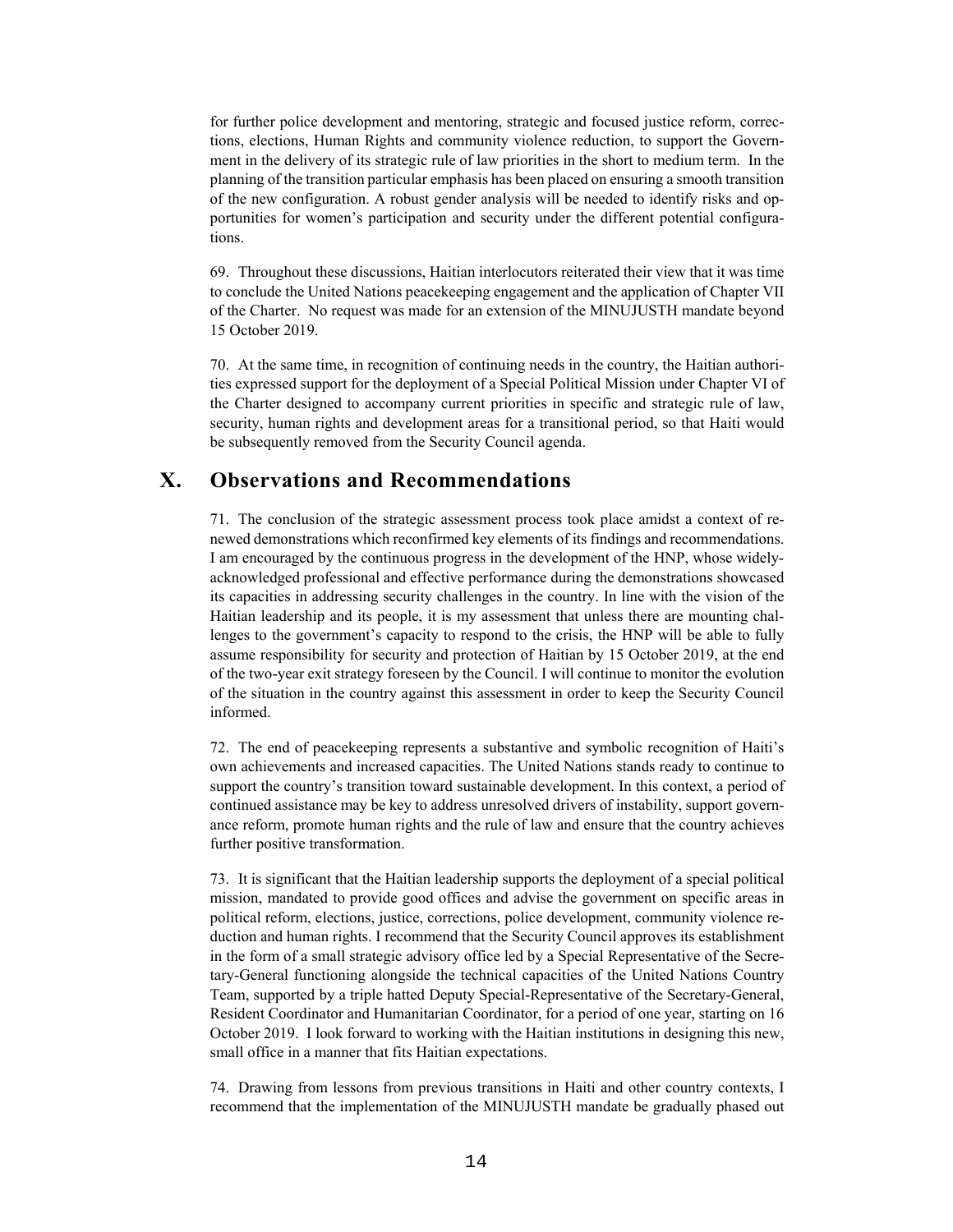during the last six months with a proper handover of all security responsibility by the five remaining FPUs to their HNP counterparts and that a seamless passage to a special political mission ensures the uninterrupted continuity of my good offices. Accordingly, for MINUJUSTH to be able to maintain adequate capacities until the end of its mandate, sustain support to the political processes in the lead up to the elections, and not place undue burden on the ensuing special political mission, I recommend that the Council considers providing a separate liquidation period for MINUJUSTH, following 15 October 2019.

75. The small strategic advisory office, based in Port-au-Prince, would focus on supporting and advising the Haitian government and institutions on national priority areas, targeting strategic reform that can be catalytic for longer-term stability and change in the country in the areas outlined below:

- Good offices related to national dialogue, elections and constitutional reform processes;
- Strategic advice on police development, with a view to supporting the HNP's operational integrity and further progress in the HNP Strategic Development Plan 2017- 21. This would require a capacity of a limited number of UN police advisers embedded within the senior ranks of the HNP, under the leadership of a high-ranking Police Commissioner;
- Strategic advice on catalytic justice reform initiatives, within the framework of the United Nations Global Focal Point on rule of law, including curbing corruption and the adoption and implementation of key legislation through a nationally-owned reform roadmap;
- Strategic advice on community violence reduction, in support of a national strategy to address the challenges posed by the recruitment of youth into gangs, including links to community policing and a weapons and ammunition management program;
- Strategic advice on corrections, to complement efforts through justice and police reform to continue to improve prison conditions and welfare of inmates, and sustain progress in promoting the autonomy of the directorate of prison administration;
- Strategic advice on the protection and promotion of human rights, women's protection and women's empowerment, as informed by human rights monitoring and reporting.

76. The United Nations presence in the country would comprise of this small strategic advisory office and the United Nations Country Team which will be integrated through multidisciplinary teams and cross-cutting priorities. This presence will be collocated and function hand in hand, structurally and substantively. Capacities from the advisory office and the UN Agencies, Funds and Programmes will address shared priorities, within the broader framework of the Haitian vision for a secure, democratic, middle income country based on the 2030 Agenda. The Office of the UN High Commissioner for Human Rights (OHCHR) will continue providing its support to the United Nations' joint efforts in Haiti to foster the national authorities' human rights agenda, including through providing additional capacity and resources.

77. The role of the United Nations Country Team in supporting institutional action towards progress in the Sustainable Development Goals would have renewed focus on areas previously receiving MINUJUSTH programmatic support. In particular, the UN Agencies, Funds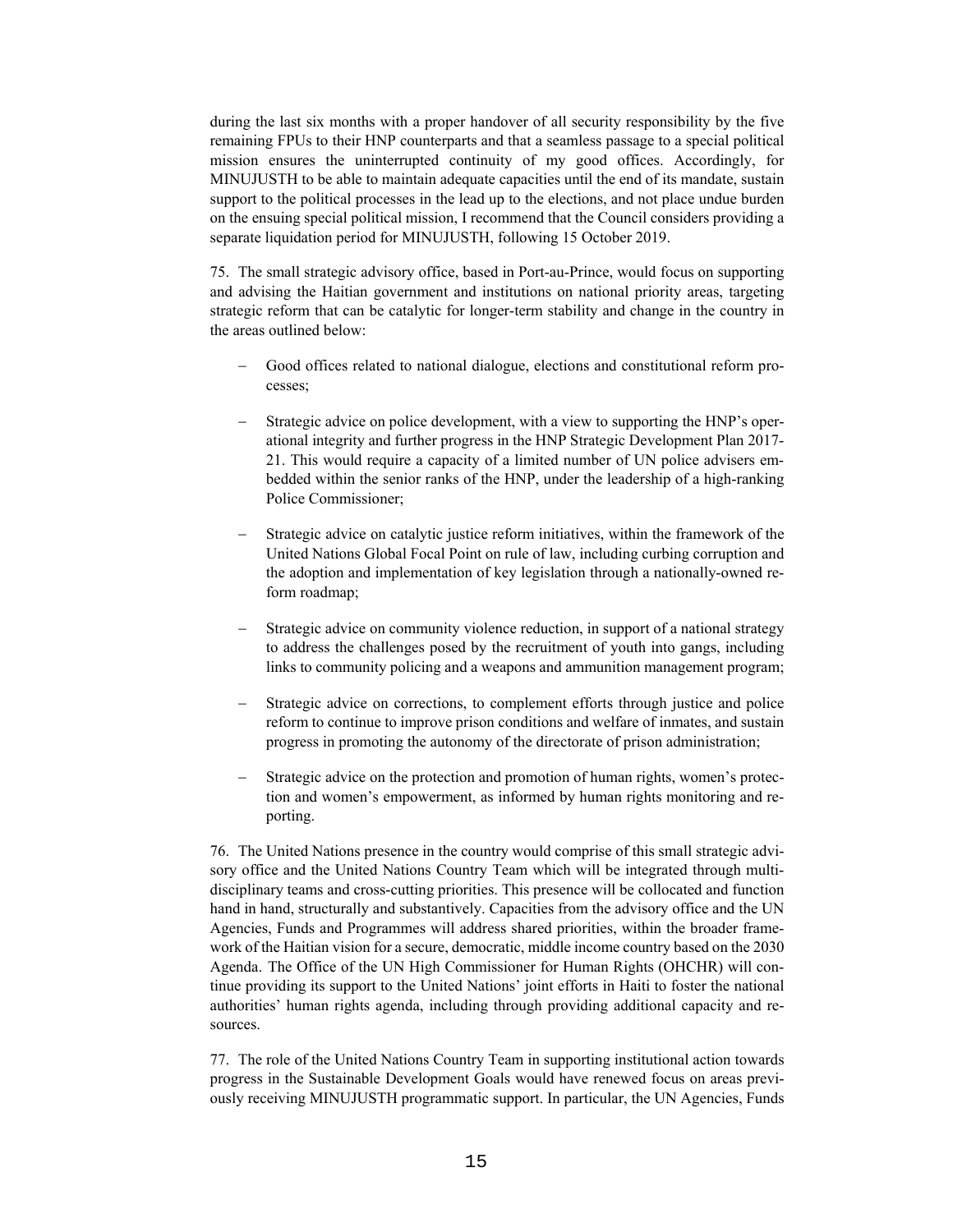and Programmes would assume responsibility for technical support in areas of justice, police and corrections, as well as elections, and work hand-in-hand with the new office in its advisory and good offices role ensuring coherence between strategic and technical engagements. Strong cooperation and coordination with bilateral partners who continue to provide considerable programmatic support and resources to the development of the rule of law in Haiti would ensure coherence in international engagement, including ensuring adequate allocation of resources to gender equality and women's empowerment within the rule of law sector. In addition, the United Nations Country Team would play a major role in continuing outreach to the population outside Port-au-Prince on critical areas of reform, currently undertaken by the MINUJUSTH mobile teams, in light of lessons learned from the longstanding United Nations' engagement in Haiti on the need to sustain a bottom-up approach.

78. Progress in these efforts should continue to be assessed through the benchmarks used for the MINUJUSTH exit strategy, to the extent that these are not fully achieved and as reviewed in light of the mandate of the strategic advisory office. The specific objectives of the office should be articulated in partnership with the Haitian leadership, on the basis of its vision for the country. As part of the establishment process of the new Mission I will enter into negotiations with the Government of Haiti on a Status of Mission Agreement (SOMA).

79. In order to complement the good offices and advisory tools of the new, small strategic advisory office, there is a need to continue scaling up United Nations Country Team technical assistance programmes in the areas of justice, corrections and police development. I call on member States to provide the voluntary funding necessary to build capacities in these priority areas as a prerequisite for a successful transition, in line with the "Declaration of Shared commitments on UN Peacekeeping Operations" and Security Council resolution 2447 (2018). Continued discussions between the Haitian leadership and the Secretariat on possibilities for accessing the Peacebuilding Fund should be further pursued.

80. Despite the regrettable absence of any newly appointed women judges, the conclusion of the appointment process to the Cour de Cassation is welcomed and shows that progress is possible even in areas where gridlocks have been persistent. I also welcome the preparation of a new action plan to address prolonged pretrial detention and call for concerted action to make substantive progress in its implementation.

81. Recognising the country's overall achievements in recent years, I commend the governments and people of Haiti for their efforts to advance political and security stability in their country, despite the many challenges. The recent violent demonstrations as reported, despite an initial period of relative calm, bring into focus the urgent need for national dialogue to underpin longer-term stability. It is the responsibility of all Haitian leaders, in government and opposition, and in other sectors of society, to support it.

82. Considerable progress has been made in institutional development, while longer-term stability will require further consolidation of the political system and collaborative relationships between the three branches of power, which, in turn, can only be achieved through strong political leadership and courageous action by the current and future administrations.

83. As we move towards an adjustment of the United Nations partnership with Haiti, I encourage the Haitian leadership and people to take full advantage of and continue working with MINUJUSTH to prepare for a successful end of peacekeeping in Haiti and the beginning of our new relationship. I therefore hope that the impending transition will provide renewed impetus for faster progress in the benchmarks.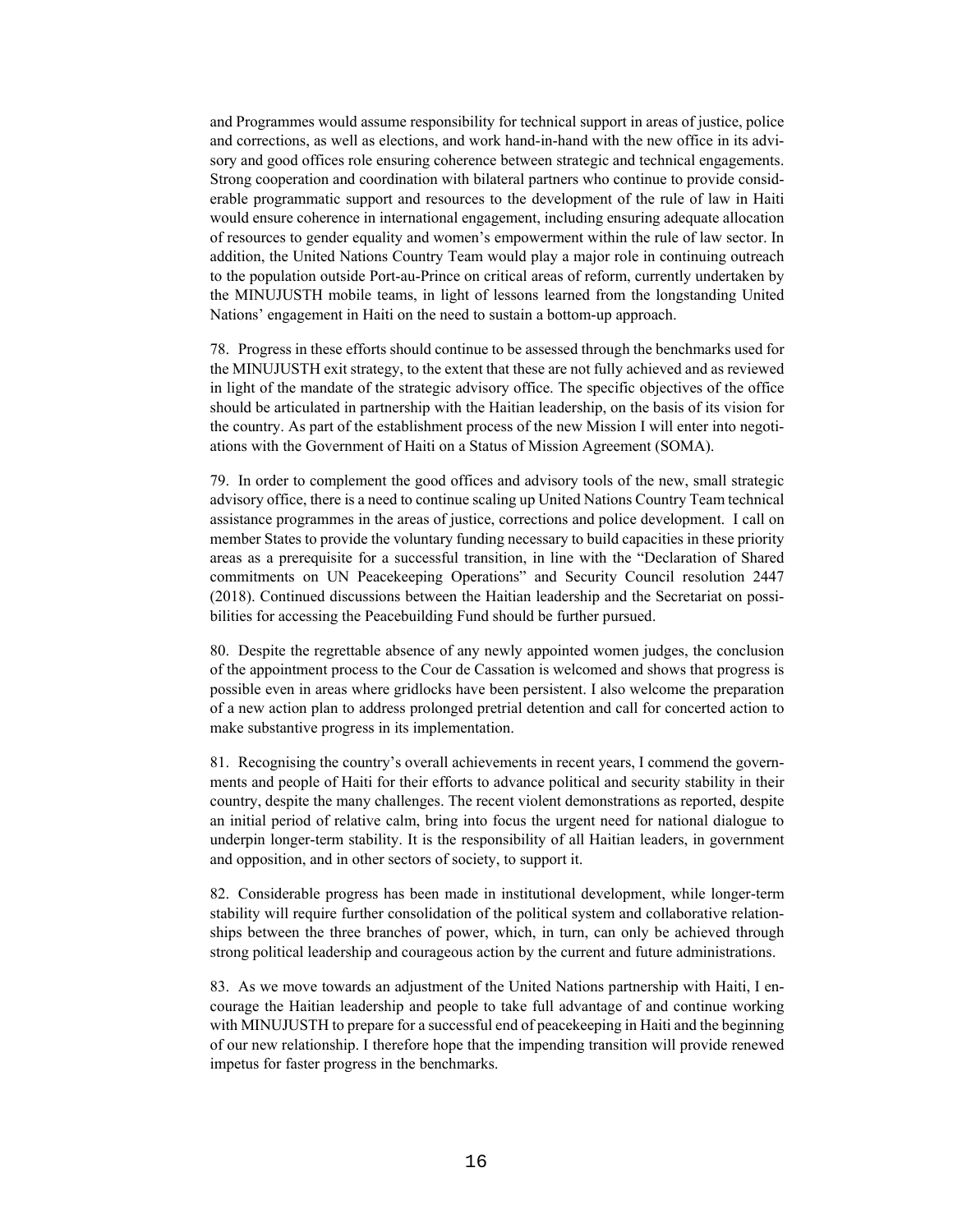84. Lastly, I would like to express my sincere gratitude to my Special Representative for Haiti, Helen La Lime, and the women and men of MINUJUSTH and the UN country team for their work and dedication in contributing to the stabilization of Haiti and supporting the country on its path to development. I would also like to thank those Member States that have continued to provide police and corrections personnel to the Mission.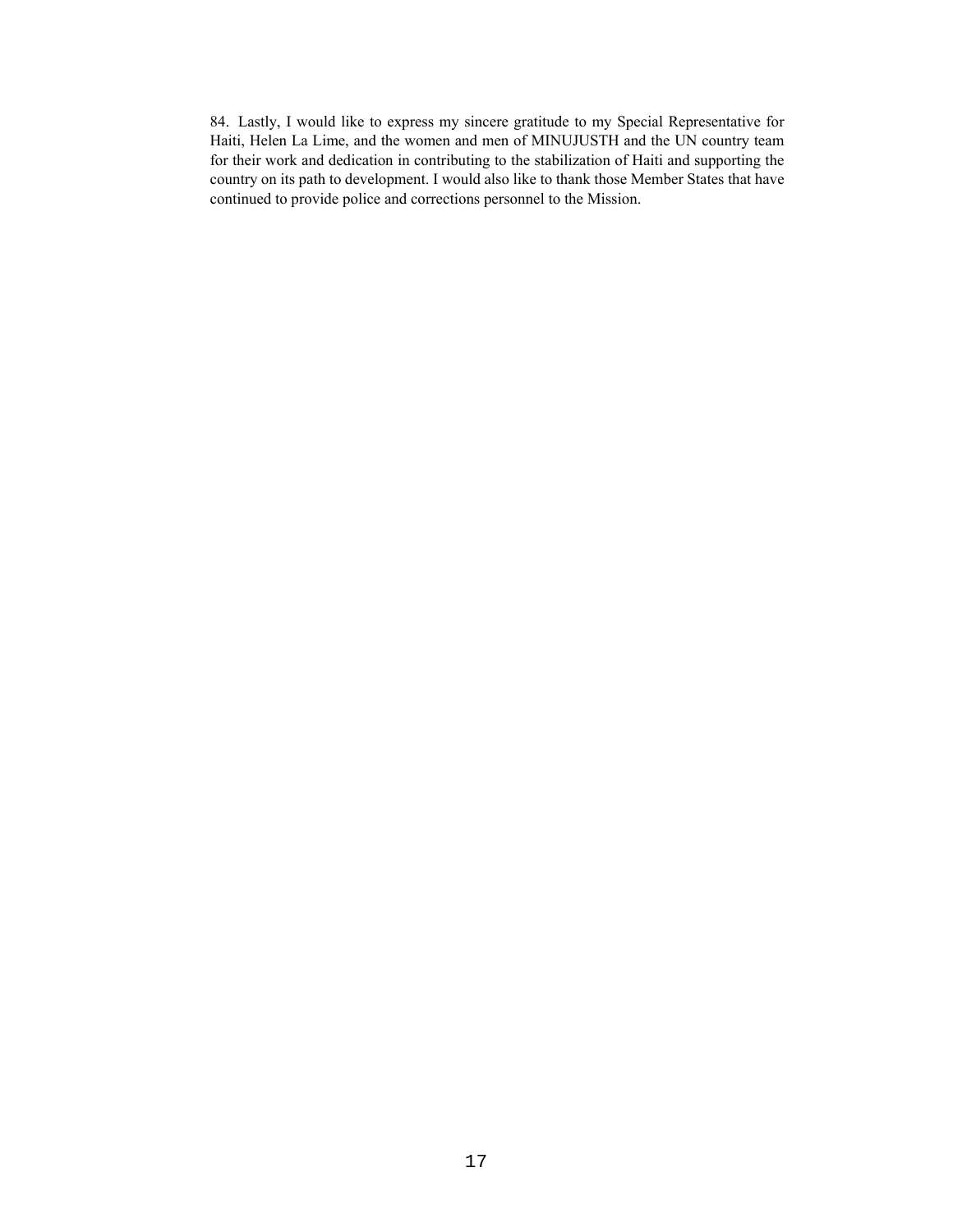# **Annex I Benchmark indicators, targets and baselines**

| Symbol | Equivalent                                                                                                            | Symbol | Equivalent                                                                                                         |
|--------|-----------------------------------------------------------------------------------------------------------------------|--------|--------------------------------------------------------------------------------------------------------------------|
|        | On track to achieve target by the timeline (8)<br>indicators, 17 per cent)                                            |        | Challenges expected to achieve target by the<br>timeline but with a descending trend (4<br>indicators, 8 per cent) |
|        | Challenges expected to achieve target by the<br>timeline but with a positive trend (15<br>indicators, 32 per cent)    |        | No progress / Not on track to achieve target<br>by timeline (7 indicators, 15 per cent)                            |
|        | Challenges expected to achieve target by the<br>timeline but with a stagnating trend (11)<br>indicators, 23 per cent) |        | No update on progress was expected during<br>the reporting period (1 indicator, 2 per cent)                        |

| <b>Benchmark</b>                                                                                                                                                                                                                                                                                                      | <b>Indicator</b>                                                                                                                                                                  | Target<br>timeline | <b>Target</b>                                                   | Update as at 15 January<br>(or otherwise specified)                                                                                                                                                                                                                  | <b>Trend</b> |
|-----------------------------------------------------------------------------------------------------------------------------------------------------------------------------------------------------------------------------------------------------------------------------------------------------------------------|-----------------------------------------------------------------------------------------------------------------------------------------------------------------------------------|--------------------|-----------------------------------------------------------------|----------------------------------------------------------------------------------------------------------------------------------------------------------------------------------------------------------------------------------------------------------------------|--------------|
| 1. The<br>executive and<br>legislative<br>branches have<br>promulgated<br>legislation that<br>improves<br>access to<br>justice,                                                                                                                                                                                       | Existence of<br>1.1<br>the new Criminal<br>Code $(1 - dr)$ aft<br>law initiated; $2 -$<br>draft law voted by<br>each chamber; 3<br>$-\frac{1}{2}$<br>promulgated by<br>President) | April<br>2019      | $3 - New$<br>Criminal<br>Code is<br>promulgated                 | 1 — Senate Justice and<br>Security commission<br>issued its report on the<br>draft law. Lower Chamber<br>commission is finalizing<br>its report and preparing a<br>summary of the draft law.                                                                         |              |
| enhances the<br>development<br>of the national<br>police and<br>addresses<br>prolonged<br>pretrial<br>detention.<br>which is a<br>cause of prison<br>overcrowding;<br>all branches<br>have initiated<br>implementatio<br>n of the new<br>legislation,<br>including<br>through<br>sustainable<br>budget<br>allocations | 1.2 Existence of<br>the Code of<br>Criminal<br>Procedure $(1 -$<br>draft law initiated;<br>$2 -$ draft law<br>voted by each<br>chamber; $3 - law$<br>promulgated by<br>President) | April<br>2019      | $3 - \text{Code of}$<br>Criminal<br>Procedure is<br>promulgated | 1 - Senate Justice and<br>Security commission<br>issued its report on the<br>draft law. Lower Chamber<br>commission is finalizing<br>its report and preparing a<br>summary of the draft law.                                                                         |              |
|                                                                                                                                                                                                                                                                                                                       | 1.3 Existence of<br>the Legal Aid Law<br>$(1 - \text{draff law})$<br>initiated; 2 - draft<br>law voted by each<br>chamber; $3 - law$<br>promulgated by<br>President)              | April<br>2019      | $3 -$ Legal<br>Aid Law is<br>promulgated                        | $3$ — Law on the creation,<br>organization and<br>functioning of the National<br>Council on Legal Aid<br>adopted by both chambers<br>on 10 September 2018,<br>transferred to President on<br>27 September and<br>published in the official<br>gazette on 26 October. |              |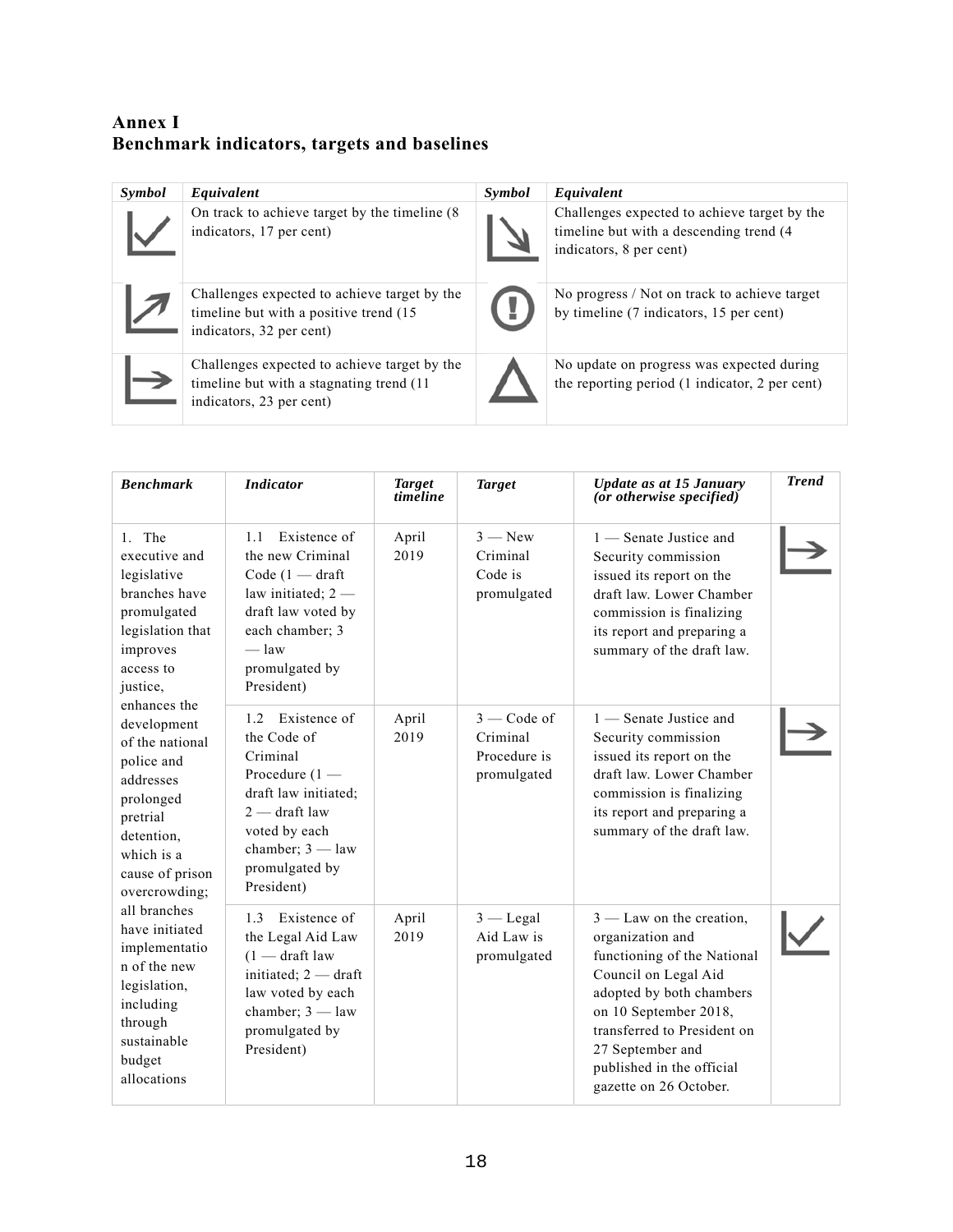|  | 1.4 Existence of<br>the organic law on<br>the Haitian<br>National Police<br>elevating<br>Directorate of<br>Prison<br>Administration to<br>a central<br>directorate $(1 -$<br>draft law initiated;<br>$2$ - draft law<br>voted by each<br>chamber; $3 - law$<br>promulgated by<br>President) | April<br>2019   | $3$ — Organic<br>law on<br>national<br>police is<br>promulgated                                                                            | $1 -$ Draft organic law is<br>pending validation by the<br>HNP Director General.                                                                                                                                                                                                                                                                                        |  |
|--|---------------------------------------------------------------------------------------------------------------------------------------------------------------------------------------------------------------------------------------------------------------------------------------------|-----------------|--------------------------------------------------------------------------------------------------------------------------------------------|-------------------------------------------------------------------------------------------------------------------------------------------------------------------------------------------------------------------------------------------------------------------------------------------------------------------------------------------------------------------------|--|
|  | 1.5 Existence of<br>the Prison Law (1)<br>- draft law<br>initiated; $2 - dr$ aft<br>law voted by each<br>chamber; $3 - law$<br>promulgated by<br>President)                                                                                                                                 | April<br>2019   | $3$ - Prison<br>Law is<br>promulgated                                                                                                      | 1 — Draft Prison Law<br>validated by Directorate of<br>Prison Administration and<br>submitted to the HNP                                                                                                                                                                                                                                                                |  |
|  | 1.6 Identification<br>of the<br>implementation<br>requirements by<br>the relevant<br>institutions,<br>including<br>budgetary<br>allocations, for the<br>new legislation<br>(disaggregated by<br>law)                                                                                        | October<br>2019 | Implementati<br>on<br>requirements,<br>including<br>budgetary<br>allocations,<br>are<br>determined<br>for new<br>legislation               | Identification of implementa-<br>tion requirements for:<br>- Draft Criminal Code: not<br>yet adopted<br>- Code of Criminal Proce-<br>dure: not yet adopted<br>- Legal Aid Law: a technical<br>committee on the implemen-<br>tation of the law has been set<br>up by the MJSP<br>- Organic law on national po-<br>lice: not yet adopted<br>- Prison Law: not yet adopted |  |
|  | Number of<br>1.7<br>new case files<br>processed in real<br>time by the<br>prosecutors in the<br>jurisdiction of<br>Port-au-Prince                                                                                                                                                           | October<br>2019 | 800 new case<br>files<br>processed in<br>real time by<br>the<br>prosecutors in<br>the<br>jurisdiction of<br>Port-au-<br>Prince per<br>year | October 2017-December<br>2018: 595 new cases<br>processed in real time by<br>Port-au-Prince jurisdiction<br>prosecutors                                                                                                                                                                                                                                                 |  |
|  | Proportion of<br>1.8<br>detainees in<br>pretrial detention                                                                                                                                                                                                                                  | October<br>2019 | 50.4 per cent<br>of detainees<br>in pretrial                                                                                               | 31 December 2018: 64,9%<br>$(2,408$ out of 3,705)                                                                                                                                                                                                                                                                                                                       |  |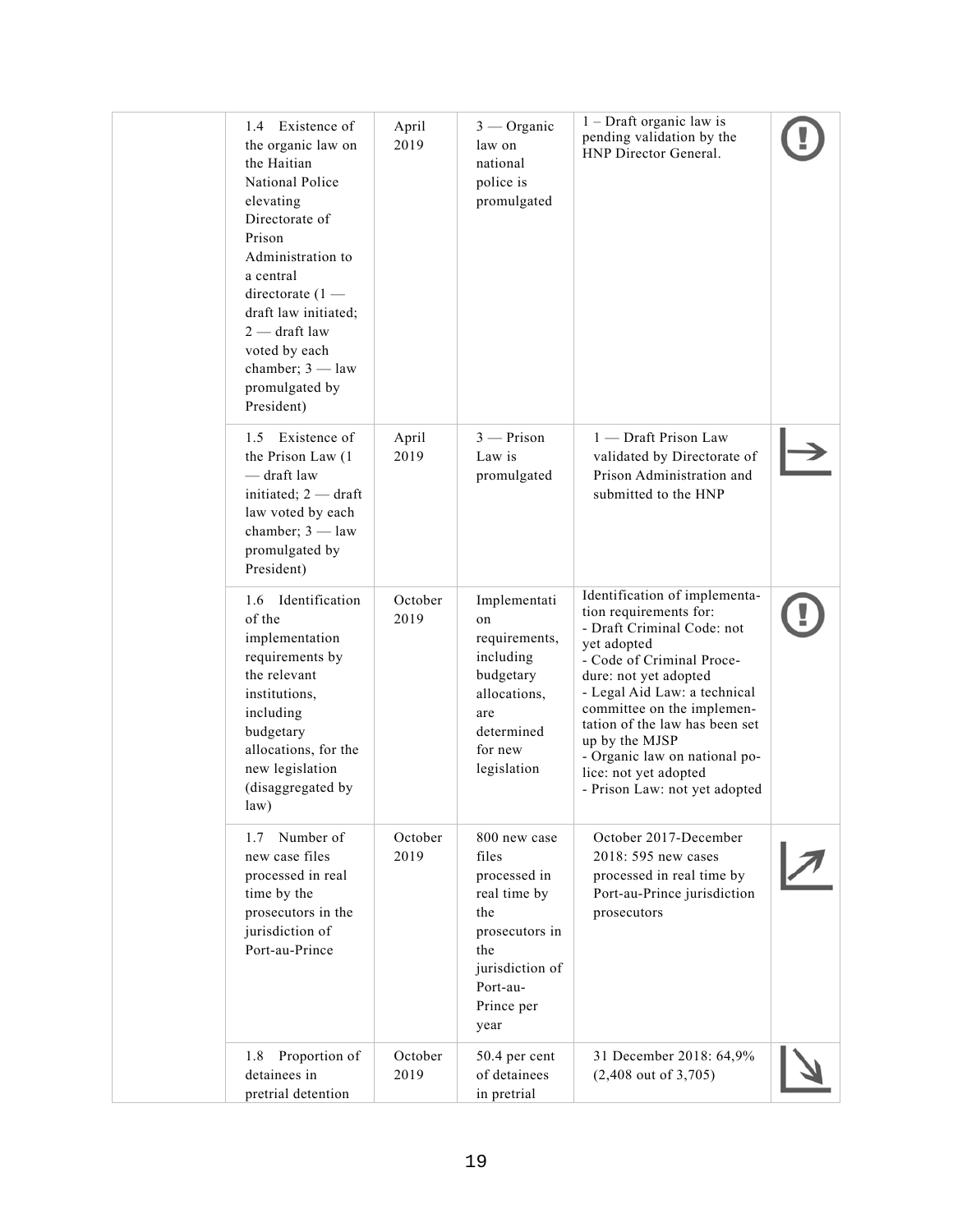|                                                                                                                                                                                                                                                                                                      | in excess of two<br>years at the civil<br>prison of Port-au-<br>Prince                                                                                                                                                                                                  |                 | detention at<br>the civil<br>prison of<br>Port-au-<br>Prince                                                                                                                                                                                                                  |                                                                                                                                                                                                                            |  |
|------------------------------------------------------------------------------------------------------------------------------------------------------------------------------------------------------------------------------------------------------------------------------------------------------|-------------------------------------------------------------------------------------------------------------------------------------------------------------------------------------------------------------------------------------------------------------------------|-----------------|-------------------------------------------------------------------------------------------------------------------------------------------------------------------------------------------------------------------------------------------------------------------------------|----------------------------------------------------------------------------------------------------------------------------------------------------------------------------------------------------------------------------|--|
|                                                                                                                                                                                                                                                                                                      | 1.9 Number of<br>cases closed by<br>investigative<br>judges in the<br>jurisdiction of<br>Port-au-Prince                                                                                                                                                                 | October<br>2019 | 750 orders<br>issued per<br>year                                                                                                                                                                                                                                              | October 2017-December<br>2018: 442 orders issued                                                                                                                                                                           |  |
|                                                                                                                                                                                                                                                                                                      | 1.10 Number of<br>penal cases<br>adjudicated by the<br>court of first<br>instance of Port-<br>au-Prince                                                                                                                                                                 | October<br>2019 | 800 penal<br>cases<br>adjudicated<br>by the court<br>of first<br>instance of<br>Port-au-<br>Prince (per<br>year or<br>quarter?)                                                                                                                                               | October 2017-December<br>2018: Court of First<br>Instance of Port-au-Prince<br>adjudicated 452 penal<br>cases                                                                                                              |  |
| 2. The<br>Haitian<br>authorities<br>make timely,<br>gender-<br>balanced and<br>merit-based<br>appointments<br>in the justice<br>sector,<br>including in<br>the Superior<br>Council of the<br>Judiciary, the<br>Court of<br>Cassation and<br>the Superior<br>Court of<br>Audits and<br>Administrative | 2.1 Existence of<br>the annual report<br>of the Superior<br>Council of the<br>Judiciary, to<br>include: judiciary<br>staffing by gender;<br>judiciary<br>inspection results;<br>number of certified<br>judges; and<br>implementation of<br>judge evaluation<br>process. | April<br>2019   | Annual report<br>of the<br>Superior<br>Council of<br>the Judiciary<br>available,<br>including:<br>judiciary<br>staffing by<br>gender;<br>judiciary<br>inspection<br>results;<br>number of<br>certified<br>judges; and<br>implementati<br>on of judge<br>evaluation<br>process | Preliminary report on the<br>state of the judiciary final-<br>ized and submitted to the<br>Council of the CSPJ. Draft-<br>ing of the body's annual re-<br>ports yet to be initiated.                                       |  |
| Disputes                                                                                                                                                                                                                                                                                             | Number of<br>2.2<br>seats filled at the<br>Superior Council<br>of the Judiciary,<br>the Court of<br>Cassation and the<br>Superior Court of<br>Audits and                                                                                                                | April<br>2019   | Superior<br>Council of<br>the Judiciary:<br>9/9<br>$(3$ women)<br>Court of<br>Cassation:                                                                                                                                                                                      | President Moïse filled, on<br>31 January, the six seats<br>which had been vacant at<br>the Court of Cassation<br>since December 2015. The<br>new judges are appointed<br>for a 10-year term. As<br>none of the three women |  |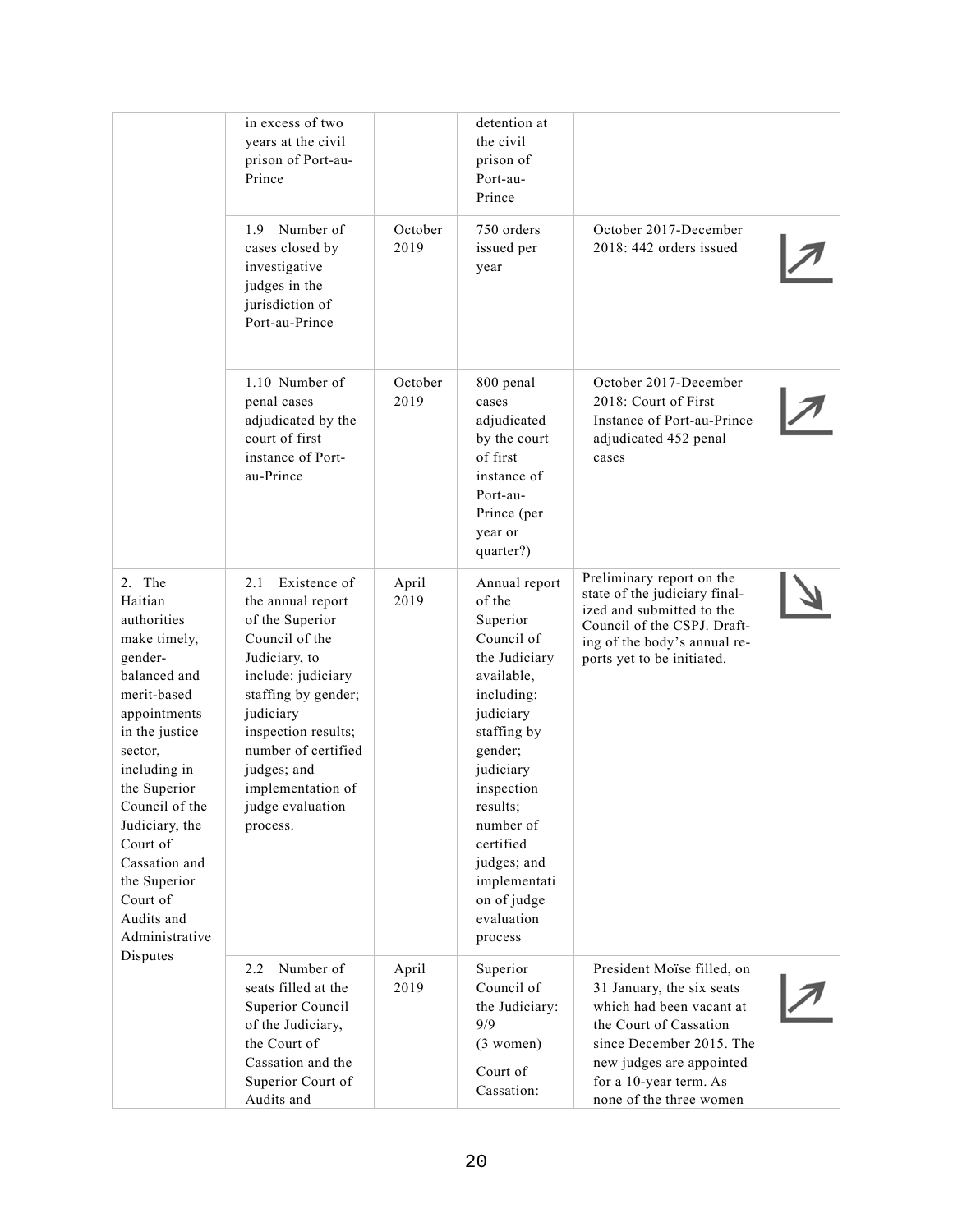|                                                                                                                                          | Administrative<br>Disputes,<br>disaggregated by<br>gender                                                                                                                                                                                    |                 | 12/12<br>$(1$ woman $)$<br>Superior<br>Court of<br>Audits and<br>Administrativ<br>e Disputes:<br>9/9(3)<br>women)                                                                                                   | candidates proposed by the<br>Senate was appointed,<br>there is one woman in the<br>12-judge Court. One of<br>the six new judges was<br>also appointed President of<br>the Court and President of<br>the Superior Council of the<br>Judiciary. |  |
|------------------------------------------------------------------------------------------------------------------------------------------|----------------------------------------------------------------------------------------------------------------------------------------------------------------------------------------------------------------------------------------------|-----------------|---------------------------------------------------------------------------------------------------------------------------------------------------------------------------------------------------------------------|------------------------------------------------------------------------------------------------------------------------------------------------------------------------------------------------------------------------------------------------|--|
| 3. The<br>Directorate of<br>Prison<br>Administration                                                                                     | Number of<br>3.1<br>deaths per 1,000<br>inmates                                                                                                                                                                                              | October<br>2019 | Ratio equal to<br>or below<br>10/1,000<br>inmates                                                                                                                                                                   | 1 January 2018 to 15<br>January 2019: 12.9 / 1,000<br>inmates                                                                                                                                                                                  |  |
| performs key<br>management<br>functions<br>providing<br>basic services<br>to all detainees<br>and ensures<br>respect for<br>their rights | Number of<br>3.2<br>prisons supported<br>by functioning<br>health services for<br>inmates,<br>disaggregated by<br>gender                                                                                                                     | October<br>2019 | Nine out of<br>18 prisons<br>and four<br>largest<br>national<br>police<br>holding<br>facilities<br>supported by<br>adequate<br>health-care<br>facilities for<br>inmates                                             | Seven out of 18 prisons<br>supported by functioning<br>health services for inmates                                                                                                                                                             |  |
|                                                                                                                                          | 3.3 Number of<br>Directorate of<br>Prison<br>Administration<br>officers recruited<br>through a<br>dedicated process,<br>disaggregated by<br>gender, out of the<br>941 new officers<br>required by 2021<br>to meet the<br>Directorate's needs | October<br>2019 | 300<br>Directorate of<br>Prison<br>Administratio<br>n officers<br>recruited, of<br>whom 30 per<br>cent are<br>women, out<br>of the total<br>941 new<br>officers to<br>meet the<br>Directorate's<br>needs by<br>2021 | From 1 January 2018 to 15<br>January 2019, a total of<br>151 cadets including 21<br>women have been<br>recruited, trained and<br>deployed to the DAP.                                                                                          |  |
|                                                                                                                                          | 3.4 Number of<br>prisons certified by<br>the Directorate of<br>Prison<br>Administration as<br>being able to<br>operate without<br>full-time support                                                                                          | October<br>2019 | Nine prisons<br>certified out<br>of 18                                                                                                                                                                              | First round of prison<br>evaluations, based on the<br>defined certification<br>criteria, completed by<br>Joint DAP/MINUJSTH<br>Monitoring and Evaluation<br>Committee based the<br>defined certification                                       |  |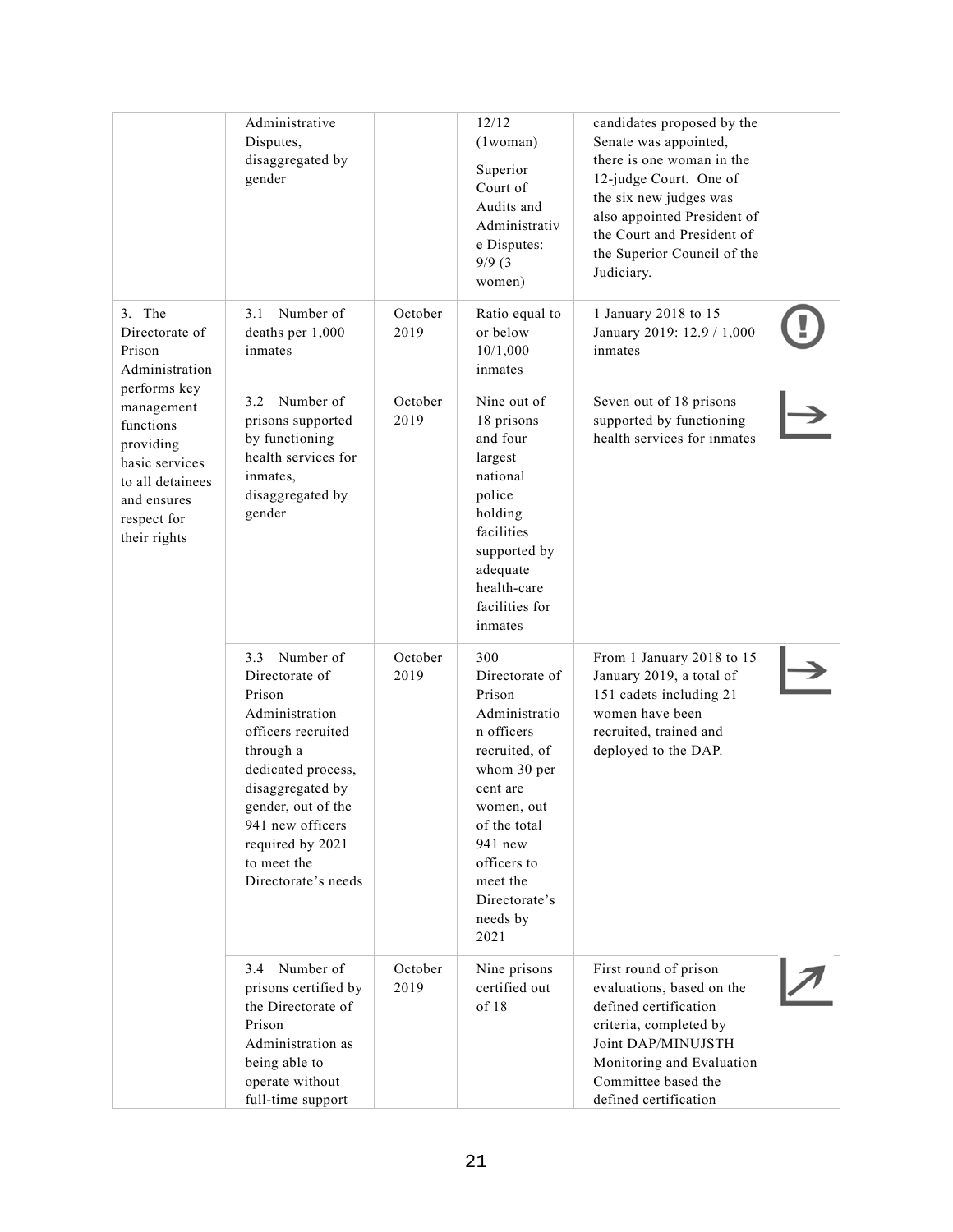|                                                                                                                                                                             | from international<br>actors<br>(MINUJUSTH or<br>others)                                                                                                                                                                                                                                                                                    |                 |                                                                                                                   | criteria. Report with<br>recommendations to be<br>discussed with DAP senior<br>management.                                                                                                                                                                                                                  |  |
|-----------------------------------------------------------------------------------------------------------------------------------------------------------------------------|---------------------------------------------------------------------------------------------------------------------------------------------------------------------------------------------------------------------------------------------------------------------------------------------------------------------------------------------|-----------------|-------------------------------------------------------------------------------------------------------------------|-------------------------------------------------------------------------------------------------------------------------------------------------------------------------------------------------------------------------------------------------------------------------------------------------------------|--|
| 4. The<br>national police<br>responds to<br>public disorder<br>and manages<br>security threats<br>throughout<br>Haiti,<br>demonstrating<br>elevated levels<br>of            | 4.1<br>Implementation<br>rate of the strategic<br>development plan<br>of the national<br>police for 2017-<br>2021                                                                                                                                                                                                                           | October<br>2019 | 43 per cent<br>implemented<br>(57 of 133)<br>priorities in<br>strategic<br>development<br>plan)                   | Current implementation<br>rate: 27.6 per cent. Out of<br>the 133 priority actions<br>consisting the plan, 96 are<br>foreseen to be<br>implemented during 2017-<br>2019. To date, no priority<br>action is completed, 14 are<br>at an advanced stage, 82<br>have been initiated and 37<br>have not started). |  |
| professionalis<br>m, human<br>rights<br>awareness and<br>gender                                                                                                             | Number of<br>4.2<br>police officers per<br>1,000 citizens                                                                                                                                                                                                                                                                                   | October<br>2019 | 1.45                                                                                                              | 1.32 after a readjusting<br>process following an<br>exercise to clean up the<br>payroll                                                                                                                                                                                                                     |  |
| sensitivity,<br>without<br>requiring<br>international                                                                                                                       | 4.3 Percentage of<br>women police<br>officers                                                                                                                                                                                                                                                                                               | October<br>2019 | 11 per cent                                                                                                       | 9.89 per cent (1498<br>women out of 15,154<br>officers.)                                                                                                                                                                                                                                                    |  |
| support, as a<br>result of the<br>implementatio<br>n of the<br>relevant<br>priorities of<br>the strategic<br>development<br>plan of the<br>national police<br>for 2017-2021 | 4.4 Percentage of<br>national police<br>capacity statically<br>deployed outside<br>the Port-au-Prince<br>metropolitan area                                                                                                                                                                                                                  | October<br>2019 | 40 per cent                                                                                                       | 35.04 percent                                                                                                                                                                                                                                                                                               |  |
|                                                                                                                                                                             | 4.5 Number of<br>specialized public<br>order units out of<br>the 13 existing<br>units of the<br>national police (12<br>Unités<br>départementales<br>pour le maintien de<br>l'ordre and 1<br>Compagnie<br>d'intervention et<br>de maintien de<br>l'ordre) capable of<br>responding to<br>security threats<br>with no<br>MINUJUSTH<br>support | October<br>2019 | All 13 units<br>are capable of<br>responding to<br>security<br>threats with<br>no.<br><b>MINUJUSTH</b><br>support | Seven of the 13 units<br>operate without<br>MINUJUSTH support                                                                                                                                                                                                                                               |  |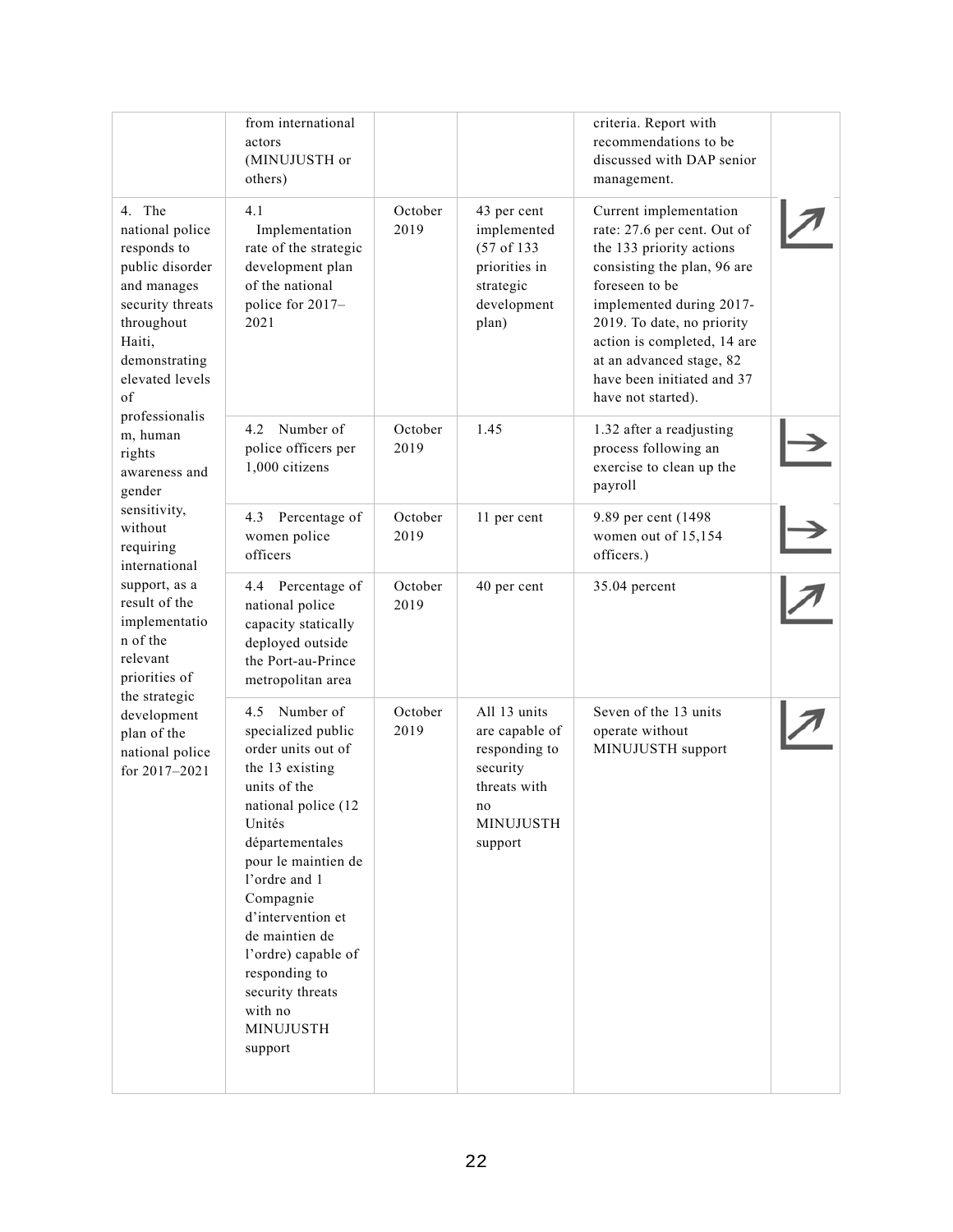|                                                                                                                                  | 4.6 Percentage of<br>public<br>order/security<br>operations planned<br>and executed by<br>national police<br>without<br>MINUJUSTH<br>support                                                                                                                           | October<br>2019 | 100 per cent<br>of operations<br>without<br>MINUJUSTH<br>support                                                       | 95 % operations without<br>MINUJUSTH support                                                                                                                                                                                                   |  |
|----------------------------------------------------------------------------------------------------------------------------------|------------------------------------------------------------------------------------------------------------------------------------------------------------------------------------------------------------------------------------------------------------------------|-----------------|------------------------------------------------------------------------------------------------------------------------|------------------------------------------------------------------------------------------------------------------------------------------------------------------------------------------------------------------------------------------------|--|
|                                                                                                                                  | Percentage of<br>4.7<br>national budget<br>allocated to<br>national police                                                                                                                                                                                             | October<br>2019 | 8.0 per cent<br>of national<br>budget<br>allocated to<br>national<br>police                                            | Currently, 6.6 per cent of<br>national budget is<br>allocated to HNP. If most<br>recent draft of 2018-19<br>budget law is adopted by<br>Parliament, the HNP<br>would receive 6.2% of the<br>national budget.                                   |  |
| 5.<br>Strengthen<br>ed internal<br>oversight and<br>accountability<br>mechanisms in<br>the justice,<br>corrections and           | Number of<br>5.1<br>courts of first<br>instance inspected<br>(out of $18$ )<br>Number of appeal<br>courts inspected<br>(out of 5)                                                                                                                                      | April<br>2019   | All 18 courts<br>of first<br>instance and<br>5 appeal<br>courts<br>inspected by<br>the Ministry<br>of Justice          | Inspection tour launched in<br>December 2018, starting<br>with Croix des Bouquets<br>jurisdiction. The Port de<br>Paix and Anse-à-Veau<br>jurisdictions are scheduled<br>to be visited by end of<br>January 2019.                              |  |
| police sectors<br>address<br>misconduct<br>and ensure<br>increased<br>effectiveness<br>and<br>compliance<br>with human<br>rights | 5.2 Percentage of<br>allegations of<br>human rights<br>violations against<br>public officials<br>(national police<br>officers,<br>Directorate of<br>Prison<br>Administration<br>officials)<br>investigated by the<br>General<br>Inspectorate of the<br>national police | April<br>2019   | 80 per cent of<br>all allegations<br>investigated<br>by the<br>General<br>Inspectorate<br>of the<br>national<br>police | 1 January - 31 December<br>2018: 75.7% of human<br>rights allegations against<br>HNP officers, including<br>DAP agents, investigated<br>(196 investigations out 259<br>allegations received).                                                  |  |
|                                                                                                                                  | Percentage of<br>5.3<br>confirmed<br>misconduct by<br>national police and<br>Directorate of<br>Prison<br>Administration<br>officers disciplined                                                                                                                        | April<br>2019   | 60 per cent of<br>cases<br>investigated<br>have<br>sanctions<br>implemented                                            | 1 January - 31 December<br>2018: 21.5 per cent (87<br>cases) have yielded<br>sanctions, out of 404<br>allegations of misconducts<br>against HNP officers,<br>including DAP officials.<br>The General Inspectorate<br>of the Police launched an |  |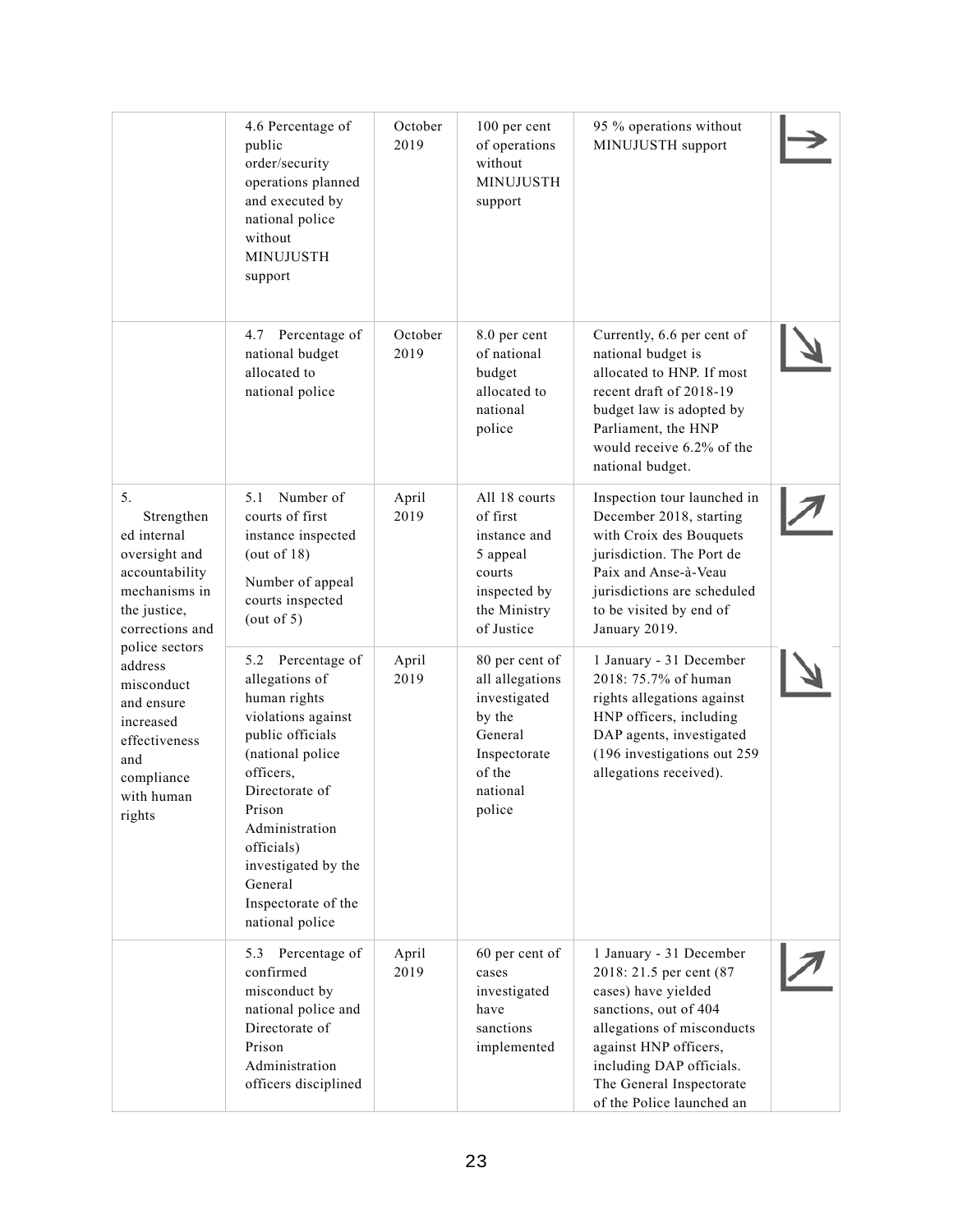|                                                                                                                                                                                      | by the national<br>police                                                                                                                                                                                                                       |               |                                                                                                                                                                                     | investigation for 353 of<br>those cases.                                                                                                                                                                                                                                                                                                           |  |
|--------------------------------------------------------------------------------------------------------------------------------------------------------------------------------------|-------------------------------------------------------------------------------------------------------------------------------------------------------------------------------------------------------------------------------------------------|---------------|-------------------------------------------------------------------------------------------------------------------------------------------------------------------------------------|----------------------------------------------------------------------------------------------------------------------------------------------------------------------------------------------------------------------------------------------------------------------------------------------------------------------------------------------------|--|
|                                                                                                                                                                                      | 5.4 Percentage of<br>confirmed crimes<br>or human rights<br>violations<br>committed by<br>national police and<br>Directorate of<br>Prison<br>Administration<br>officers prosecuted<br>by judicial<br>authorities                                | April<br>2019 | 100 per cent<br>of confirmed<br>crimes or<br>human rights<br>violations<br>committed by<br>national<br>police<br>officers<br>prosecuted by<br>judicial<br>authorities               | 1 January - 31 December<br>2018: Police officers were<br>prosecuted in 12.4 per cent<br>of cases of human rights<br>violations (32 officers<br>prosecuted out of 259<br>cases).                                                                                                                                                                    |  |
|                                                                                                                                                                                      | 5.5 Percentage of<br>staff of the General<br>Inspectorate of the<br>national police<br>deployed outside<br>the Port-au-Prince<br>metropolitan area,<br>disaggregated by<br>gender                                                               | April<br>2019 | 30 per cent of<br>projected 340<br>staff of the<br>General<br>Inspectorate<br>of the<br>national<br>police<br>deployed<br>outside the<br>Port-au-<br>Prince<br>metropolitan<br>area | As of January 2019, none<br>of the 194 personnel<br>assigned to the General<br>Inspectorate of the<br>national police are<br>deployed outside the Port-<br>au-Prince metropolitan<br>area. However, a draft plan<br>to open a regional office of<br>the General Inspectorate in<br>the North Department is<br>under consideration by the<br>DGHNP. |  |
| 6. Haitian<br>women and<br>men, in<br>particular<br>those from the<br>most<br>vulnerable and<br>marginalized<br>communities,                                                         | Proportion of<br>6.1<br>the population<br>expressing<br>satisfaction on<br>how the national<br>police performs at<br>reducing crime                                                                                                             | April<br>2019 | 88 per cent                                                                                                                                                                         | The survey has yet to be<br>conducted.                                                                                                                                                                                                                                                                                                             |  |
| demonstrate<br>increased trust<br>in the<br>capability and<br>willingness of<br>the justice<br>system to<br>address crime<br>and of the<br>national police<br>to provide<br>security | Number of<br>6.2<br>youth at risk and<br>women benefiting<br>from community<br>violence<br>reduction/reinserti<br>on programmes<br>demonstrating<br>willingness to<br>work with national<br>police community<br>policing initiatives<br>and law | April<br>2019 | 500 youth at<br>risk and<br>women<br>cooperating<br>with national<br>police<br>community<br>policing and<br>law<br>enforcement<br>authorities<br>(per year)                         | 3,326 at-risk youth and<br>2,027 women cooperating<br>with national police<br>community policing and<br>law enforcement<br>authorities                                                                                                                                                                                                             |  |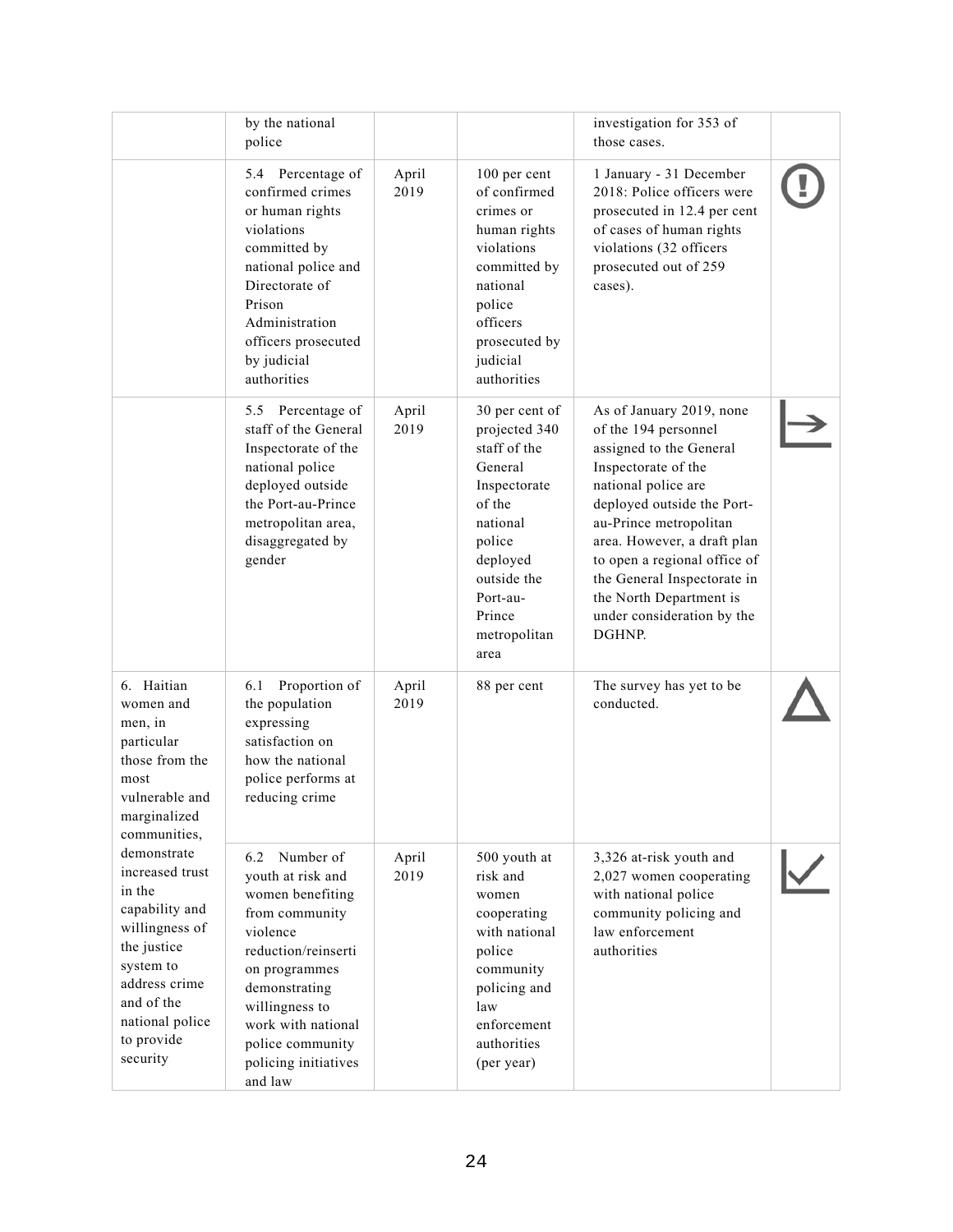|                                                                                                                                                     | enforcement<br>authorities                                                                                                                                                                                                                                            |                 |                                                                                                                                    |                                                                                                                                                                                                                             |  |
|-----------------------------------------------------------------------------------------------------------------------------------------------------|-----------------------------------------------------------------------------------------------------------------------------------------------------------------------------------------------------------------------------------------------------------------------|-----------------|------------------------------------------------------------------------------------------------------------------------------------|-----------------------------------------------------------------------------------------------------------------------------------------------------------------------------------------------------------------------------|--|
|                                                                                                                                                     | 6.3 Number of<br>victims of<br>intentional<br>homicide per<br>100,000 citizens,<br>disaggregated by<br>gender and age                                                                                                                                                 | April<br>2019   | Rate of 9.3 or<br>less of<br>intentional<br>homicide,<br>disaggregated<br>by gender and<br>age                                     | From 1 January to 31<br>December 2018: homicide<br>ratio estimated at 6.63 per<br>100,000 citizens (757<br>intentional homicides -<br>697 male (including 13)<br>minors) and 60 female<br>(including 10 minors)<br>victims. |  |
|                                                                                                                                                     | Number of<br>6.4<br>kidnappings<br>reported in the<br>Port-au-Prince<br>metropolitan area                                                                                                                                                                             | April<br>2019   | 50 or fewer<br>kidnappings<br>reported in<br>the Port-au-<br>Prince<br>metropolitan<br>area (per<br>year)                          | From 1 January to 31<br>December 2018: 46 cases<br>of kidnapping concerning<br>49 people (21 men and 28<br>women). Out of the 46<br>cases, 29 were reported in<br>the Port-au-Prince<br>metropolitan area.                  |  |
|                                                                                                                                                     | 6.5 Number of<br>gang-related<br>incidents in the<br>hotspot zones of<br>Cité Soleil, Bel-<br>Air and Martissant                                                                                                                                                      | April<br>2019   | 18 or fewer<br>gang-related<br>incidents in<br>the hotspot<br>zones of Cité<br>Soleil, Bel-<br>Air and<br>Martissant<br>(per year) | From 1 January to 31<br>December 2018): 32<br>incidents                                                                                                                                                                     |  |
|                                                                                                                                                     | 6.6 Number of<br>sexual and gender-<br>based violence<br>cases investigated<br>by national police,<br>reflecting<br>enhanced national<br>police capacity                                                                                                              | April<br>2019   | At least 275<br>cases of<br>sexual and<br>gender-based<br>violence are<br>investigated<br>(per year)                               | From 1 January to 31<br>December 2018: 213 cases<br>are investigated out of<br>which all women (58<br>women and 155 female<br>minors)                                                                                       |  |
| 7. The<br>national Office<br>of the<br>Ombudsperson<br>functions<br>independently<br>and protects<br>citizens whose<br>rights have<br>been violated | Level of<br>7.1<br>compliance of the<br>Office of the<br>Ombudsperson<br>with international<br>standards on the<br>work of national<br>human rights<br>institutions, and<br>structural capacity<br>to operate as an<br>independent and<br>effective<br>institution in | October<br>2019 | A status<br>according to<br>Paris<br>Principles                                                                                    | Status A according to Paris<br>Principles until next<br>decision of the Global<br>Alliance of National<br>Human Rights Institutions<br>due for May 2019                                                                     |  |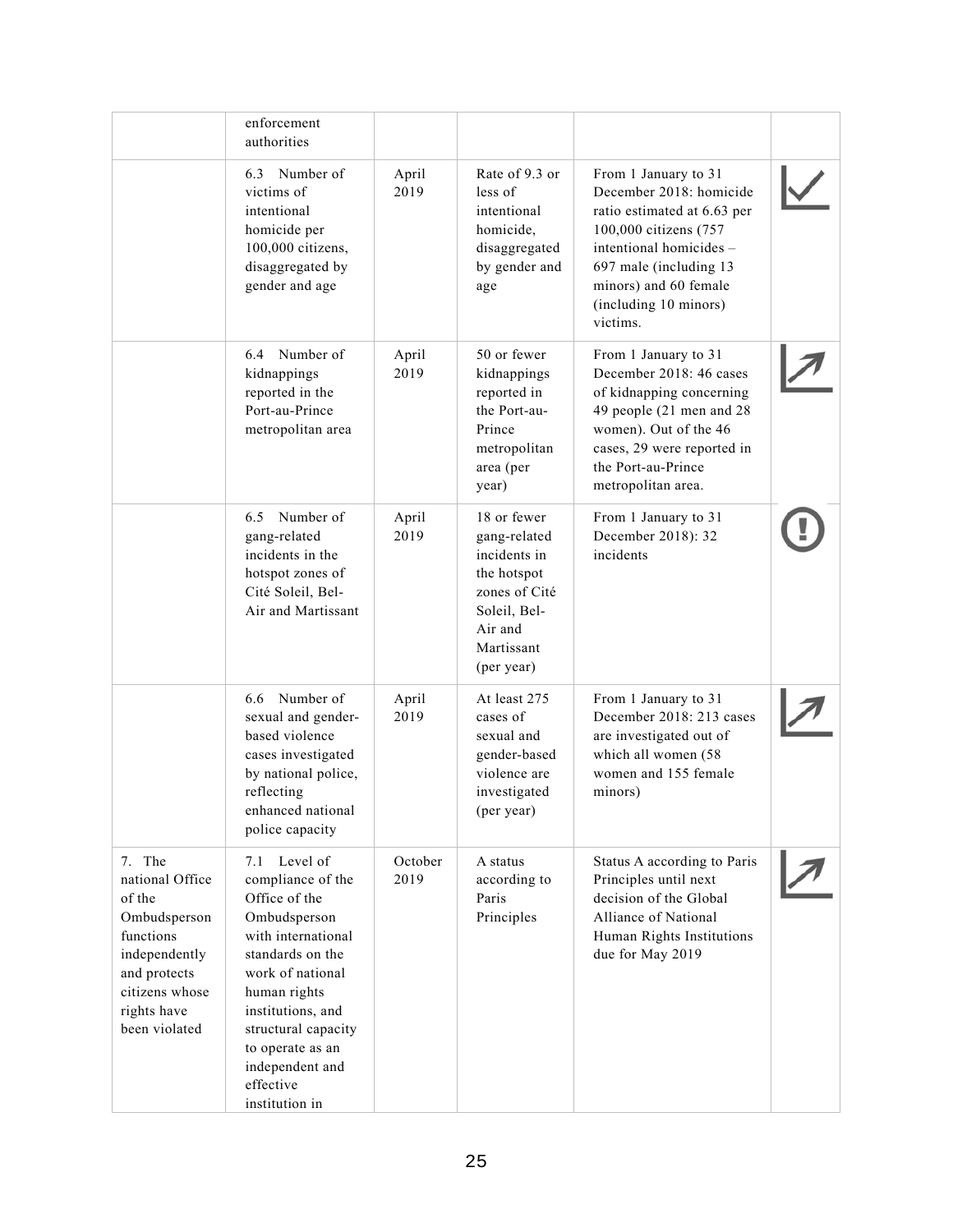|                                                                                                                                                                                                                                                                                                                                                               | accordance with<br>the Paris Principles                                                                                                                     |                 |                                                                                                                                    |                                                                                                                                                                                                                                                                                                                                                                                                                                                                                                                                                                                                                                                                                         |  |
|---------------------------------------------------------------------------------------------------------------------------------------------------------------------------------------------------------------------------------------------------------------------------------------------------------------------------------------------------------------|-------------------------------------------------------------------------------------------------------------------------------------------------------------|-----------------|------------------------------------------------------------------------------------------------------------------------------------|-----------------------------------------------------------------------------------------------------------------------------------------------------------------------------------------------------------------------------------------------------------------------------------------------------------------------------------------------------------------------------------------------------------------------------------------------------------------------------------------------------------------------------------------------------------------------------------------------------------------------------------------------------------------------------------------|--|
|                                                                                                                                                                                                                                                                                                                                                               | Number of<br>7.2<br>recommendations<br>of the Office of the<br>Ombudsperson<br>implemented by<br>national rule of<br>law institutions                       | April<br>2019   | Three<br>recommendat<br>ions of the of<br>the<br>Ombudsperso<br>n<br>implemented<br>by national<br>rule of law<br>institutions     | No recommendations made                                                                                                                                                                                                                                                                                                                                                                                                                                                                                                                                                                                                                                                                 |  |
| 8. Civil<br>society<br>organizations,<br>including those<br>representing<br>women,<br>engage with<br>the Haitian<br>authorities to<br>advocate the<br>promotion and<br>protection of<br>human rights,<br>and are<br>empowered to<br>bring<br>allegations of<br>human rights<br>violations to<br>the competent<br>judicial or<br>administrative<br>authorities | Number of<br>8.1<br>alternative reports<br>prepared and<br>submitted by civil<br>society<br>organizations to<br>international<br>human rights<br>mechanisms | April<br>2019   | Two reports<br>prepared and<br>submitted by<br>civil society<br>organizations<br>to<br>international<br>human rights<br>mechanisms | Since October 2017, UN<br><b>Special Procedures</b><br>mandate holders of the<br>Human Rights Council<br>have been seized of 3<br>cases of allegations of<br>human rights violations as<br>a result of reports<br>submitted by civil society<br>organizations.<br>On 5 December, the Inter-<br>American Commission for<br>Human Rights (IACHR)<br>held a hearing in<br>Washington on the<br>situation of "persons<br>deprived of liberty in<br>Haiti", based on a report<br>submitted by one Haitian<br>civil society organization.<br>The IACHR recommended<br>that its Rapporteur on the<br><b>Rights of Persons</b><br>Deprived of Liberty<br>conduct an official visit to<br>Haiti. |  |
|                                                                                                                                                                                                                                                                                                                                                               | Number of<br>8.2<br>cases reported by<br>local civil society<br>organizations<br>monitoring human<br>rights violations                                      | April<br>2019   | 10 reports<br>published by<br>local civil<br>society<br>organizations<br>monitoring<br>human rights<br>violations<br>(per year)    | In 2018, a total of 17<br>reports were published.                                                                                                                                                                                                                                                                                                                                                                                                                                                                                                                                                                                                                                       |  |
| 9. National<br>authorities<br>comply with                                                                                                                                                                                                                                                                                                                     | 9.1<br>Availability<br>of national plan of                                                                                                                  | October<br>2019 | National plan<br>of action for<br>the                                                                                              | Inter-ministerial<br>Committee on Human<br>Rights has begun to work                                                                                                                                                                                                                                                                                                                                                                                                                                                                                                                                                                                                                     |  |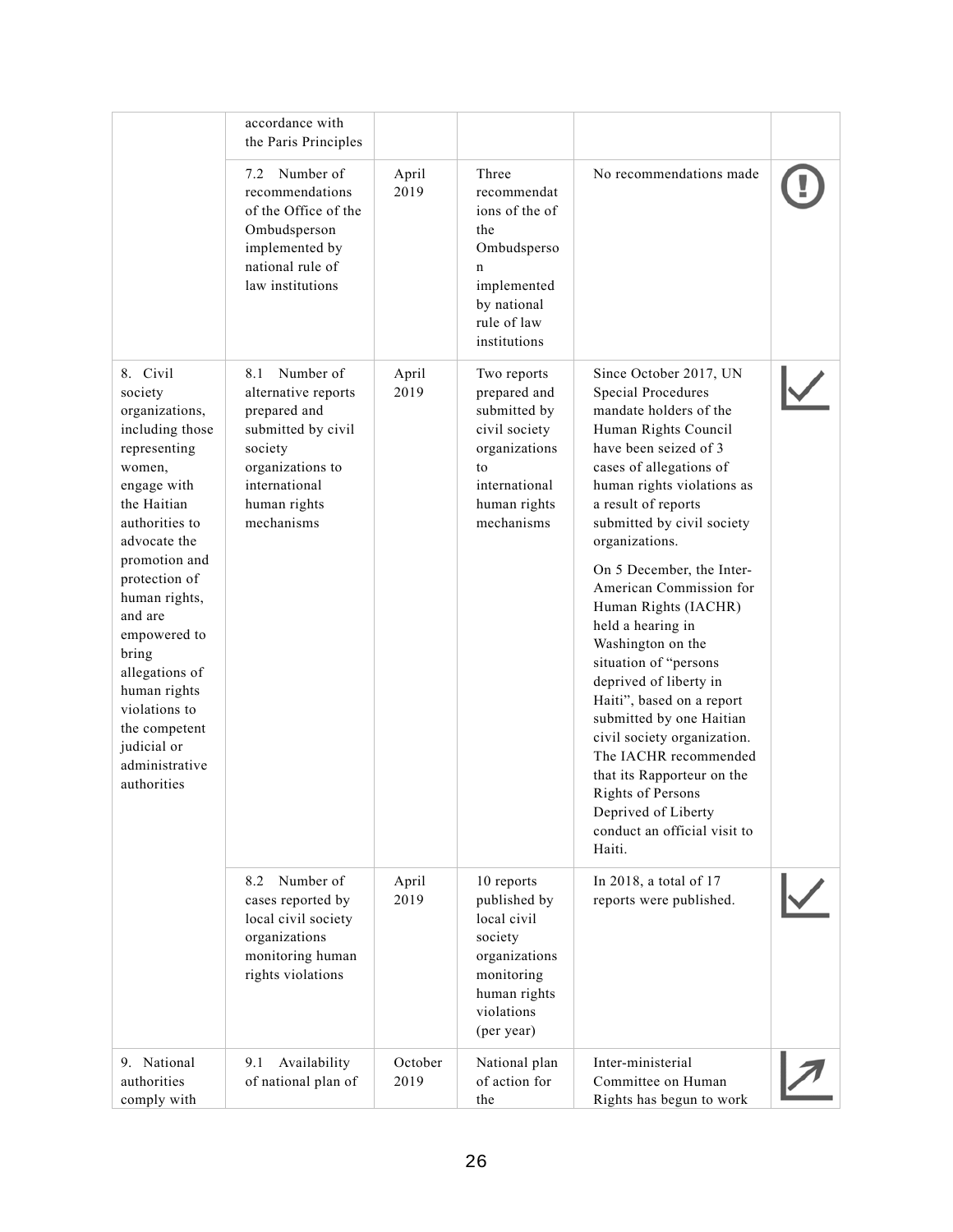| international<br>human rights<br>obligations,<br>including<br>holding<br>individuals<br>responsible for<br>current and<br>past human<br>rights<br>violations and<br>fulfilling their<br>reporting<br>obligations to<br>human rights<br>treaty bodies | action for human<br>rights                                                                                                               |               | implementati<br>on of the<br>recommendat<br>ions made by<br>human rights<br>mechanisms,<br>in particular<br>through the<br>universal<br>periodic<br>review of the<br>Human<br>Rights<br>Council | on the development of a<br>National Action Plan on<br>Human Right, as per the<br>April 2017<br>recommendation of the<br>United Nations' Human<br>Rights Council.                                                    |  |
|------------------------------------------------------------------------------------------------------------------------------------------------------------------------------------------------------------------------------------------------------|------------------------------------------------------------------------------------------------------------------------------------------|---------------|-------------------------------------------------------------------------------------------------------------------------------------------------------------------------------------------------|---------------------------------------------------------------------------------------------------------------------------------------------------------------------------------------------------------------------|--|
|                                                                                                                                                                                                                                                      | 9.2 Number of<br>recommendations<br>made by the<br>human rights<br>mechanisms<br>accepted by the<br>Government of<br>Haiti               | April<br>2019 | Three<br>recommendat<br>ions made by<br>human rights<br>mechanisms<br>accepted by<br>the<br>Government<br>of Haiti                                                                              | Out of the 16<br>recommendations issued<br>by the Human Rights<br>Committee in 2014, the<br>State has shown in the<br>periodic report prepared in<br>2018 that action was taken<br>to partially implement<br>eight. |  |
|                                                                                                                                                                                                                                                      | Number of<br>9.3<br>reports prepared<br>and submitted to<br>international<br>human rights<br>mechanisms by the<br>Government of<br>Haiti | April<br>2019 | Two reports<br>prepared and<br>submitted to<br>international<br>human rights<br>mechanisms<br>by the<br>Government<br>of Haiti                                                                  | On 20 December, Haiti<br>submitted to the Human<br>Rights Committee its<br>second report on the<br>implementation of the<br>International Covenant on<br>Civil and Political Rights.                                |  |
|                                                                                                                                                                                                                                                      | Appointment<br>9.4<br>by the Government<br>of Haiti of a high-<br>level human rights<br>focal point within<br>the executive<br>branch    | April<br>2019 | One high-<br>level focal<br>point within<br>the executive<br>branch<br>appointed by<br>the<br>Government<br>of Haiti                                                                            | Target achieved in the<br>previous reporting period.                                                                                                                                                                |  |
| 10. Rule of<br>law and anti-<br>corruption<br>institutions<br>demonstrate<br>increased<br>capacity to<br>fight<br>corruption                                                                                                                         | 10.1 Availability<br>of annual report on<br>public spending by<br>Superior Court of<br>Audits and<br>Administrative<br>Disputes          | April<br>2019 | The annual<br>report on<br>public<br>spending of<br>Superior<br>Court of<br>Audits and<br>Administrativ                                                                                         | Report being finalized<br>prior to publication.                                                                                                                                                                     |  |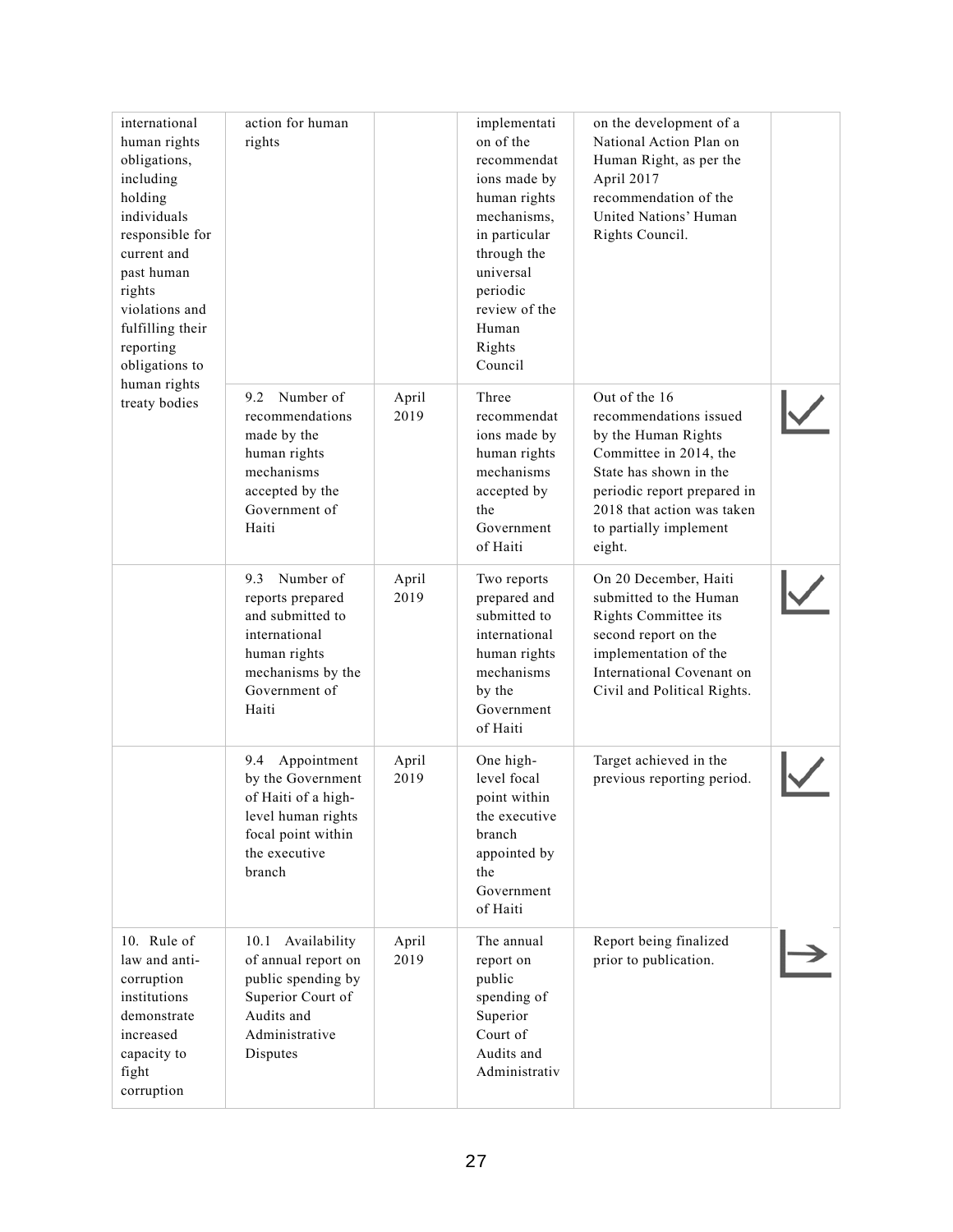|                                                                                                                                                                                                                                                                                       |                                                                                                                                                                                                                          |                 | e Disputes is<br>available                                                                                                                                   |                                                                                                                                                                                                                                                                                                                                                                                                                    |  |
|---------------------------------------------------------------------------------------------------------------------------------------------------------------------------------------------------------------------------------------------------------------------------------------|--------------------------------------------------------------------------------------------------------------------------------------------------------------------------------------------------------------------------|-----------------|--------------------------------------------------------------------------------------------------------------------------------------------------------------|--------------------------------------------------------------------------------------------------------------------------------------------------------------------------------------------------------------------------------------------------------------------------------------------------------------------------------------------------------------------------------------------------------------------|--|
| 11. The<br>Permanent<br>Electoral<br>Council is<br>established<br>through a<br>credible and<br>transparent<br>process and<br>exercises its<br>electoral<br>responsibilities<br>in an<br>independent<br>and transparent<br>manner,<br>without<br>requiring<br>international<br>support | 11.1 Nomination<br>by the three<br>branches of their<br>three members for<br>the Permanent<br>Electoral Council,<br>with a view to<br>establishing the<br>Council as an<br>operational and<br>independent body           | October<br>2019 | The nine<br>members are<br>nominated,<br>and the<br>Permanent<br>Electoral<br>Council is<br>established, is<br>operational<br>and functions<br>independently | Nomination process has<br>been initiated by each<br>branch of power.                                                                                                                                                                                                                                                                                                                                               |  |
|                                                                                                                                                                                                                                                                                       | 11.2 Update of the<br>electoral lists in<br>preparation of the<br>next electoral<br>cycle                                                                                                                                | October<br>2019 | The electoral<br>lists are<br>updated                                                                                                                        | Action has yet to be taken                                                                                                                                                                                                                                                                                                                                                                                         |  |
|                                                                                                                                                                                                                                                                                       | 11.3 Existence of<br>the Electoral Law<br>in preparation of<br>the next electoral<br>$cycle (1 - draft)$<br>law initiated; $2 -$<br>draft law voted by<br>each chamber; 3<br>$=$ law<br>promulgated by<br>the President) | October<br>2019 | $3$ — Electoral<br>Law is<br>promulgated                                                                                                                     | Draft Electoral Law and<br>Draft Organic Law on<br>Permanent Electoral<br>Council were submitted to<br>Parliament on 14<br>November 2018. The<br>former is currently being<br>reviewed by the Lower<br>Chamber of Parliament.<br>On 11 December 2018, the<br>Government also<br>submitted a draft 2018/19<br>budget, which includes a<br>USD 40 million for the<br>Provisional Electoral<br>Council for that year. |  |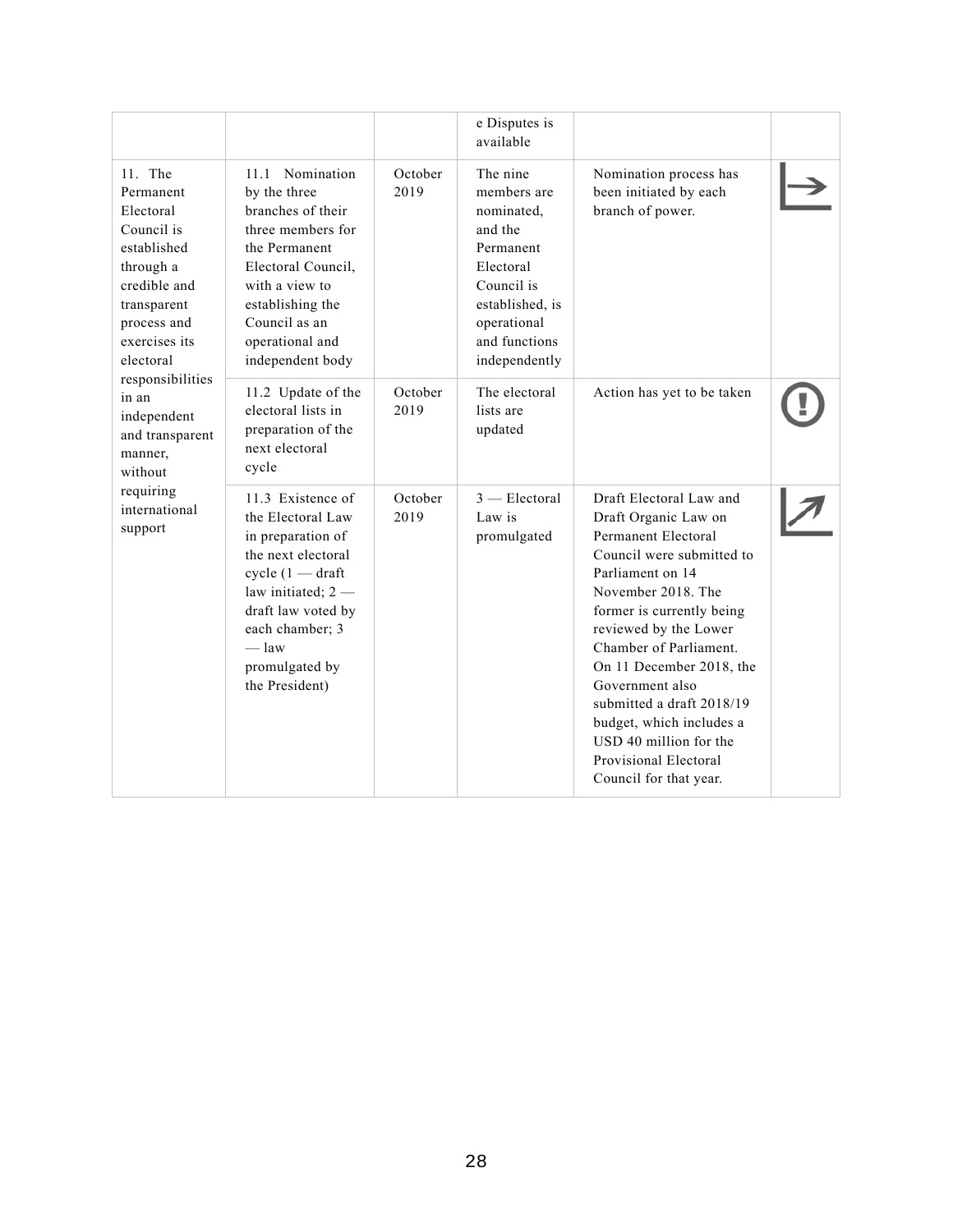# **Annex II**

| Composition and strength of the police of the United Nations Stabi- |
|---------------------------------------------------------------------|
| lization Mission in Haiti as at 7 February 2019                     |

|              | United Nations police officers |                  | Formed police unit members |         |
|--------------|--------------------------------|------------------|----------------------------|---------|
| Country      | Women                          | ${Men}$          | Women                      | ${Men}$ |
| Argentina    | $\boldsymbol{0}$               | $\overline{4}$   |                            |         |
| Benin        |                                | 29               |                            |         |
| Bangladesh   |                                | $\mathfrak{Z}$   |                            |         |
| Burkina Faso |                                | 13               |                            |         |
| Brazil       |                                |                  |                            |         |
| Canada       | 5                              | 13               |                            |         |
| Chad         | $\mathbf{1}$                   | $\mathfrak{Z}$   |                            |         |
| Chile        |                                |                  |                            |         |
| Cameroon     | 5                              | $\mathbf{1}$     |                            |         |
| Colombia     | $\,1$                          | $\mathbf{1}$     |                            |         |
| Djibouti     |                                | $\mathbf{1}$     |                            |         |
| El Salvador  |                                | $\sqrt{2}$       |                            |         |
| Ethiopia     |                                |                  |                            |         |
| France       |                                |                  |                            |         |
| Germany      | $\,1$                          |                  |                            |         |
| Guinea       |                                | $\sqrt{2}$       |                            |         |
| India        |                                |                  |                            |         |
| Indonesia    |                                |                  |                            |         |
| Jordan       |                                | 6                |                            |         |
| Korea South  | $\sqrt{3}$                     | $\mathbf{1}$     |                            |         |
| Madagascar   | $\mathbf{1}$                   | 14               |                            |         |
| Mali         |                                | $\boldsymbol{9}$ |                            |         |
| Mexico       |                                | $\mathbf{1}$     |                            |         |
| Nepal        | $\sqrt{2}$                     | $\overline{4}$   | $\boldsymbol{7}$           |         |
| Niger        |                                | 21               |                            |         |
| Nigeria      | $\mathbf{1}$                   | $\mathfrak z$    |                            |         |
| Norway       | $\mathfrak{Z}$                 |                  |                            |         |
| Pakistan     |                                | $\mathbf{1}$     |                            |         |
| Philippines  |                                |                  |                            |         |
| Portugal     |                                |                  |                            |         |
| Romania      | $\overline{c}$                 | 11               |                            |         |
| Russia       |                                | $\sqrt{5}$       |                            |         |
| Rwanda       |                                | $\sqrt{6}$       | $14\,$                     |         |
| Senegal      | $\,$ $\,$                      | 6                | $18\,$                     |         |
| Slovakia     |                                | $\sqrt{2}$       |                            |         |
| Spain        |                                | $\sqrt{2}$       |                            |         |
| Sri Lanka    |                                | $\,1$            |                            |         |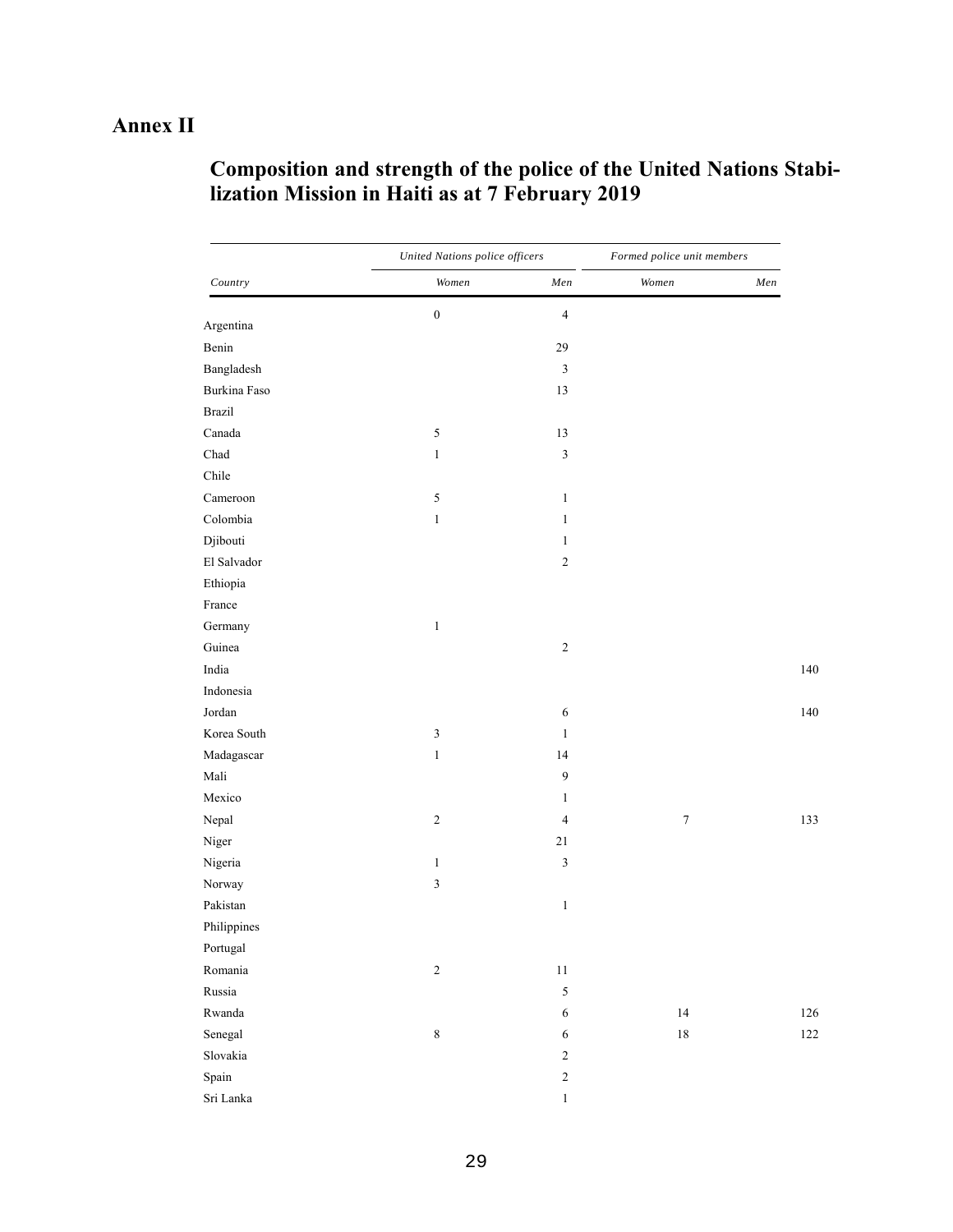| Sweden     |                | 2      |    |     |
|------------|----------------|--------|----|-----|
| Togo       | $\overline{2}$ | 5      |    |     |
| Tunisia    | 4              | 16     |    |     |
| Turkey     |                | 10     |    |     |
| Uruguay    |                | 1<br>1 |    |     |
| <b>USA</b> |                | 4      |    |     |
|            | 47             | 233    | 39 | 661 |
| Total      |                | 280    |    | 700 |
|            |                |        |    | 980 |
|            |                |        |    |     |